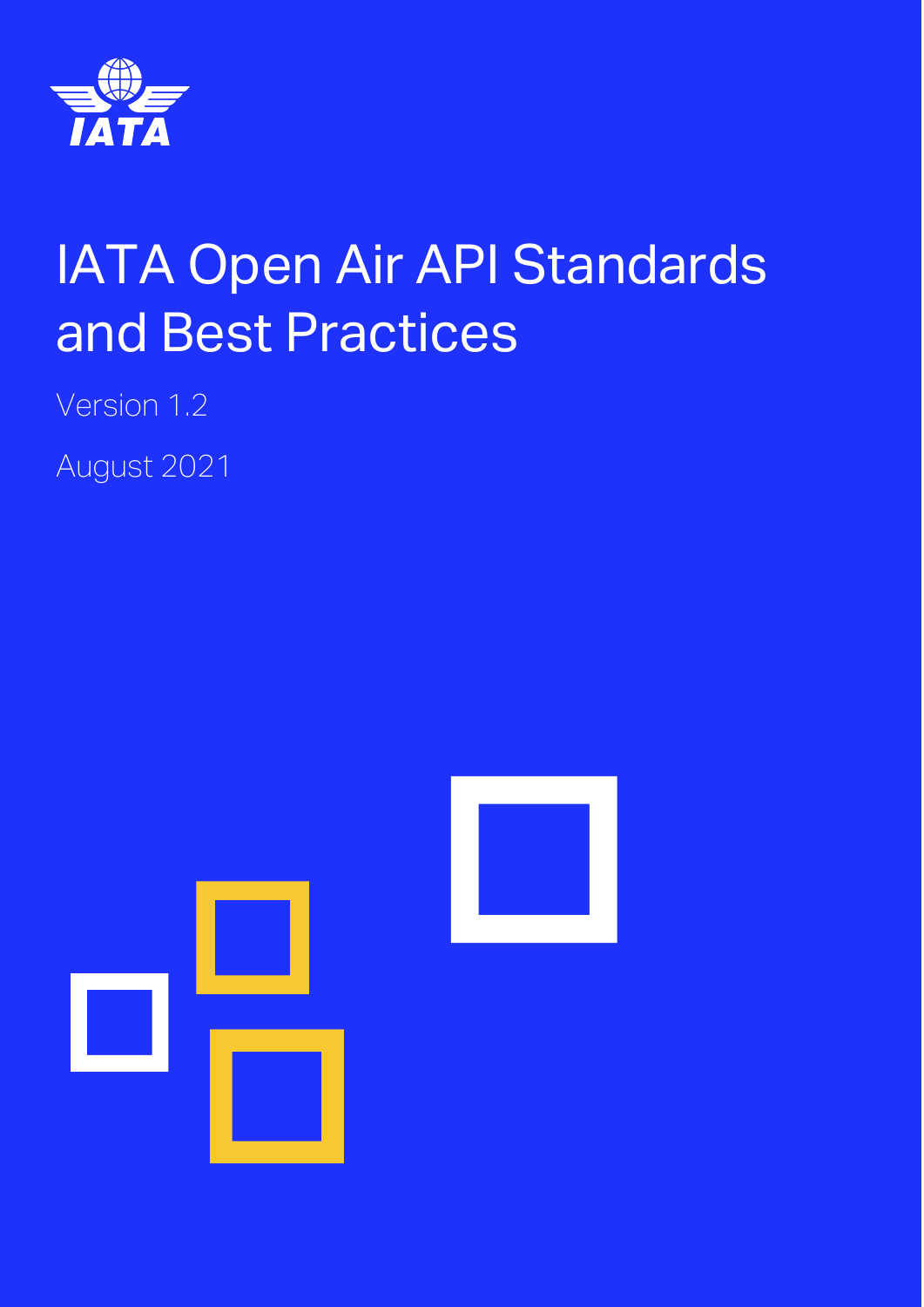

# **Contents**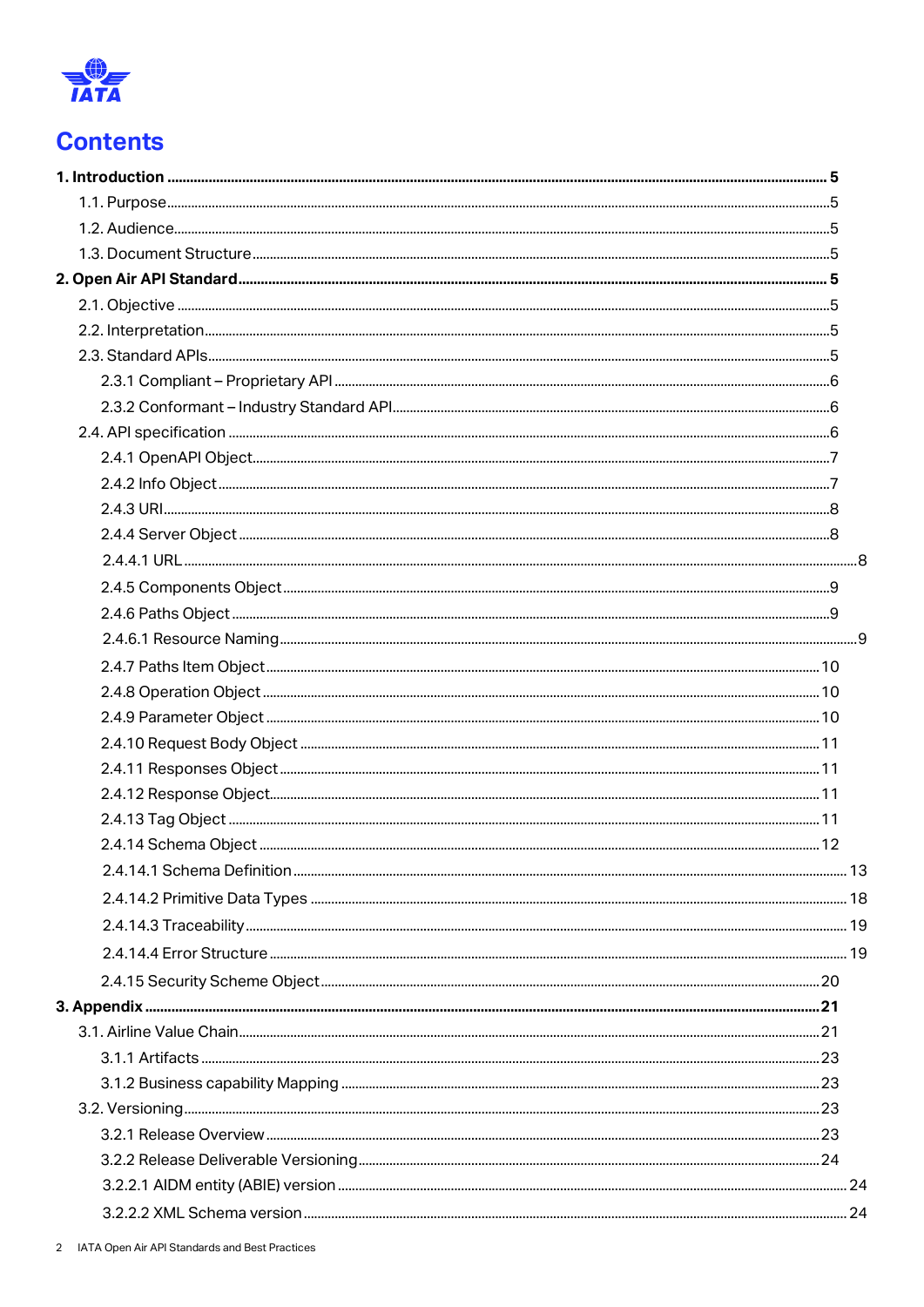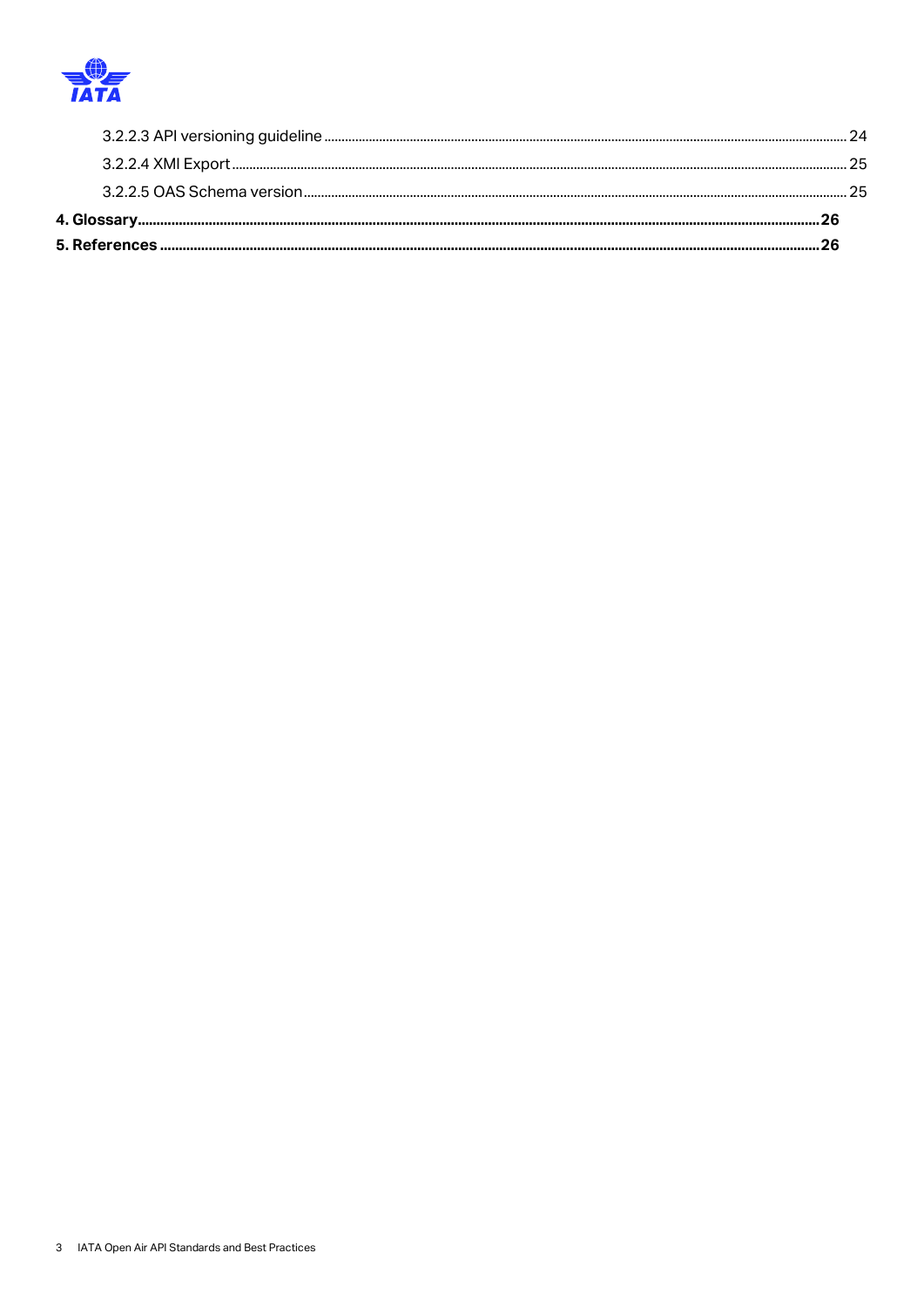

# **Revision History**

| <b>Version</b> | <b>Date</b>   | <b>Description of change</b>                                         |
|----------------|---------------|----------------------------------------------------------------------|
| 1.0            | May 2020      | Initial version                                                      |
| 1.1            | February 2021 | OAS Schema mapping with AIDM elements: 2.4.14 Schema Object;         |
|                |               | Resource naming: 2.4.3 URI, 2.4.4 Server Object, 2.4.6 Paths Object; |
|                |               | Versioning: 2.4.2 Info Object, 3.2 Versioning.                       |
| 1.2            | August 2021   | OAS Schema mapping with AIDM elements: 2.4.14 Schema Object;         |
|                |               | Description of industry standard APIs.                               |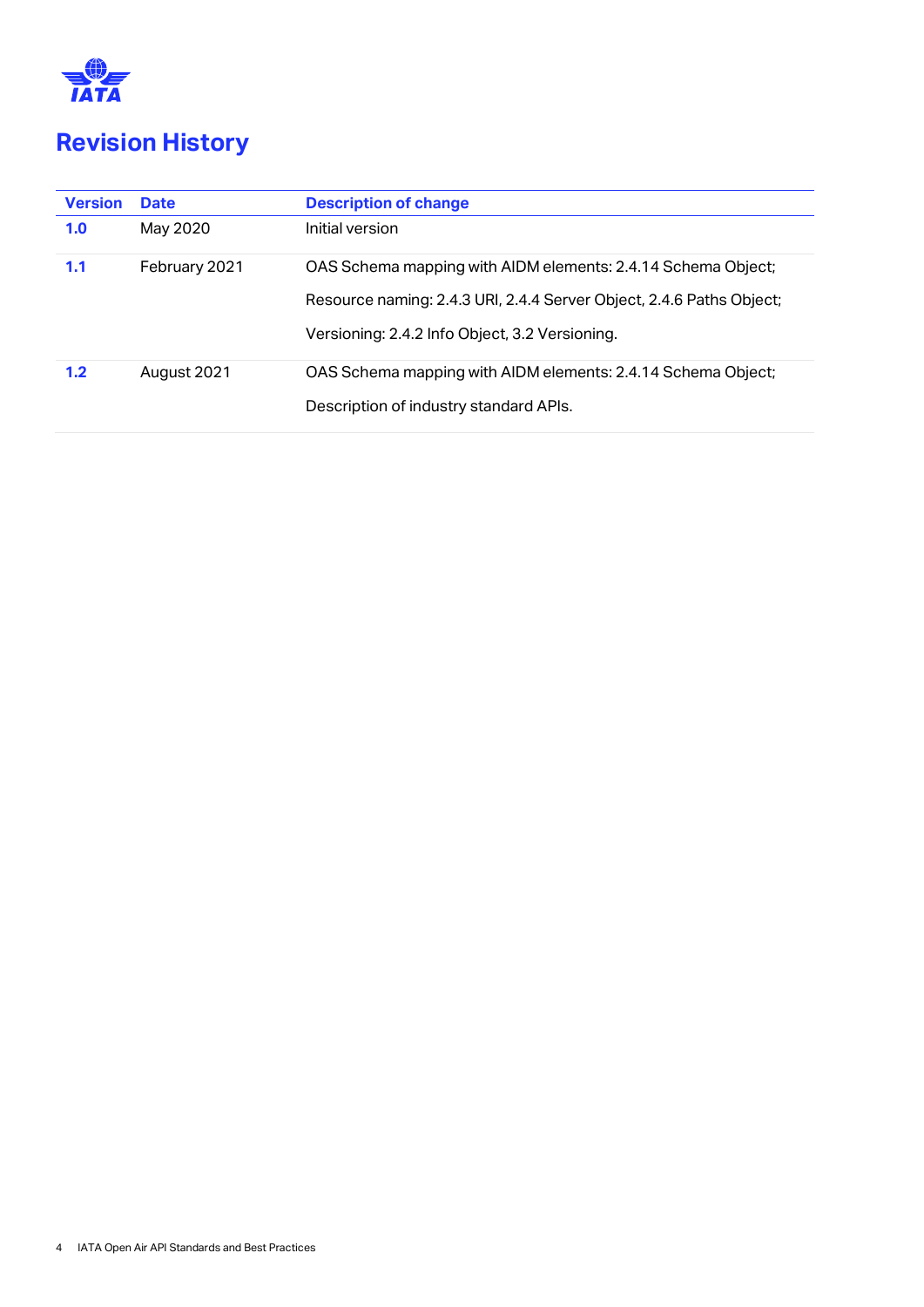

# <span id="page-4-0"></span>1. Introduction

# <span id="page-4-1"></span>1.1. Purpose

IATA's Open Air initiative was created to develop industry standards and best practices for the use of RESTful API technology in the airline industry, and an API ecosystem conformant to the standards.

The purpose of this document is to define a common technical approach to describing API Definitions so that industry parties can benefit from a shared understanding leading to efficiency of API development, understanding, implementation and use of conformant APIs.

# <span id="page-4-2"></span>1.2. Audience

This standard assumes the reader has an understanding of the OAS 3.0 specification, and AIDM methodology. This document is intended for:

- API developers in the airline industry, who have experience in RESTful API design and development;
- Enterprise Architects responsible for the coherent strategies of their companies' integration policies;
- Planners and Managers responsible for delivering business integration solutions.

# <span id="page-4-3"></span>1.3. Document Structure

The document covers each OAS Object and its fields or patterned fields where there is a variation with the OAS Standard, or where the Object is required but no variation is defined. The OAS nodes affected by this standard are shown in Figure 1 – [Open API Standards Scope.](#page-6-2)

Variances in the standard for an Object that appears in more than one place, that is, more than one node in the OAS specification are detailed in a sub-section of the section covering the Object.

The sections detailing each object are ordered as they appear in the OAS Standard.

# <span id="page-4-4"></span>2. Open Air API Standard

# <span id="page-4-5"></span>2.1. Objective

The objective of this standard is to ensure API Documents are consistent in their structure, nomenclature and semantics and to enable the data structures in conformant messages to be validated; JSON Schema keywords for validation are utilized to achieve this.

# <span id="page-4-6"></span>2.2. Interpretation

When describing the Best Practices and the Checklist, the key words "MUST", "MUST NOT", "REQUIRED", "SHALL", "SHALL NOT", "SHOULD", "SHOULD NOT", "RECOMMENDED", "MAY", and "OPTIONAL" in this document are to be interpreted as described in [RFC 2119](https://tools.ietf.org/html/rfc2119).

# <span id="page-4-7"></span>2.3. Standard APIs

There are 2 types of standard APIs supported in the Open Air program.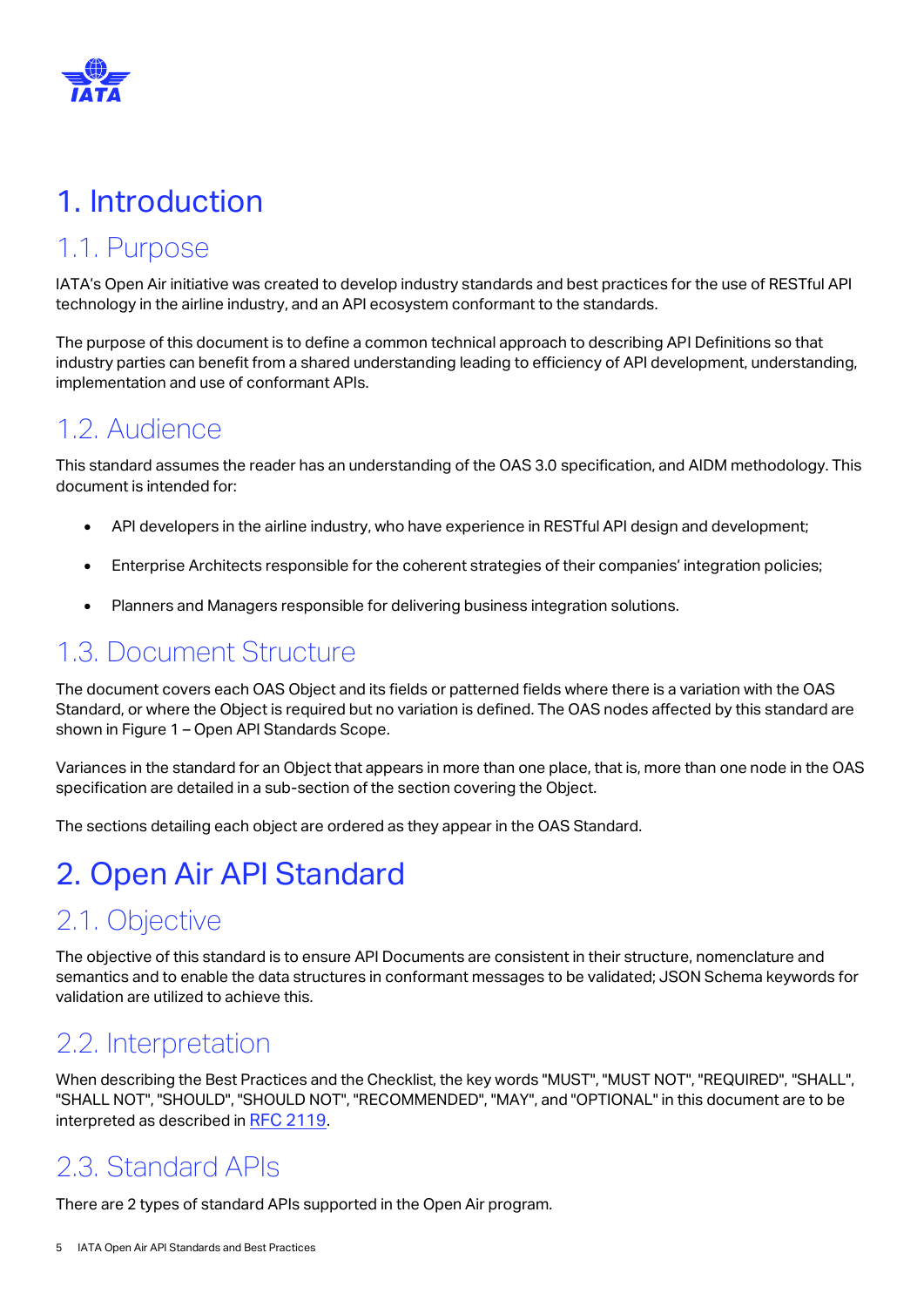

- 1. Compliant API
- 2. Conformant API

### <span id="page-5-0"></span>2.3.1 Compliant – Proprietary API

IATA recommends the API providers to follow the industry adopted Open Air API Standards and Best Practices in the proprietary API. The provider may design and develop the proprietary API to address any business scenario in support of any stages or any steps across the Airline Value Chain, which is shown in [Figure 5.](#page-21-0)

An airline industry relevant API provider, who follows the standards and successfully delivers the API, may apply for Open Air compliance certification for the proprietary API. The certified API is recognized as a Compliant API and is listed in the Open Air Industry API Registry, providing visibility to the industry.

### <span id="page-5-1"></span>2.3.2 Conformant – Industry Standard API

A Conformant API is an API designed by the industry standard development bodies, for example, the business and technology working groups and boards under IATA PSC governance, to address a common business scenario faced by most of the applicable industry parties. The business scenario can be from any stages or steps across the Airline Value Chain capabilities shown in [Figure 5.](#page-21-0)

A Conformant API specification MUST adhere to the Open Air standard and Best Practices. The delivery of IATA Conformant APIs MUST follow industry governance process under the Passenger Standards Conference [\(PSC\)](https://www.iata.org/en/programs/workgroups/passenger-standards-conference/architecture-technology-strategy/). The business process and requirement MUST be adopted by corresponding business boards, for example, Plan Board, Shop-Order Board, Pay-Account Board, Travel Board, etc, and the API specification, as well as data model MUST be adopted by Architecture and Technology Strategy Board [\(ATSB\)](https://www.iata.org/en/programs/workgroups/passenger-standards-conference/architecture-technology-strategy/).

# <span id="page-5-2"></span>2.4. API specification

This section defines the Open Air Standard and Best Practice for API specification. API specification is a reference manual on the API capability, meaning how the API behaves and what to expect from the API. A well-documented specification will help developers to understand and adopt the API.

An IATA Open Air API document **MUST** be RESTful, **MUST** adhere to OAS 3.0 standard, and **MUST** use HTTPS protocol. All data structures **MUST** be defined using JSON Schema with modifications as defined in the OAS 3.0 standard. Each Open Air API document **MUST** be available in JSON format, and **MAY** in addition be available in YAML format.

The OpenAPI Specification (OAS) defines a standard, language-agnostic interface to RESTful APIs. The Open Air Standard leverages OAS 3.0 and covers the usage of the OAS 3.0 objects and fields shown i[n Figure 1](#page-6-2) below. This document does not intend to describe the usage of all required or optional OAS objects and related fields. Any API defined using the Open Air Standard **MAY** make use of any other objects and fields of the OAS 3.0 Standard, but any such usage **MUST NOT** affect the meaning or behaviour of the objects and fields covered by this standard.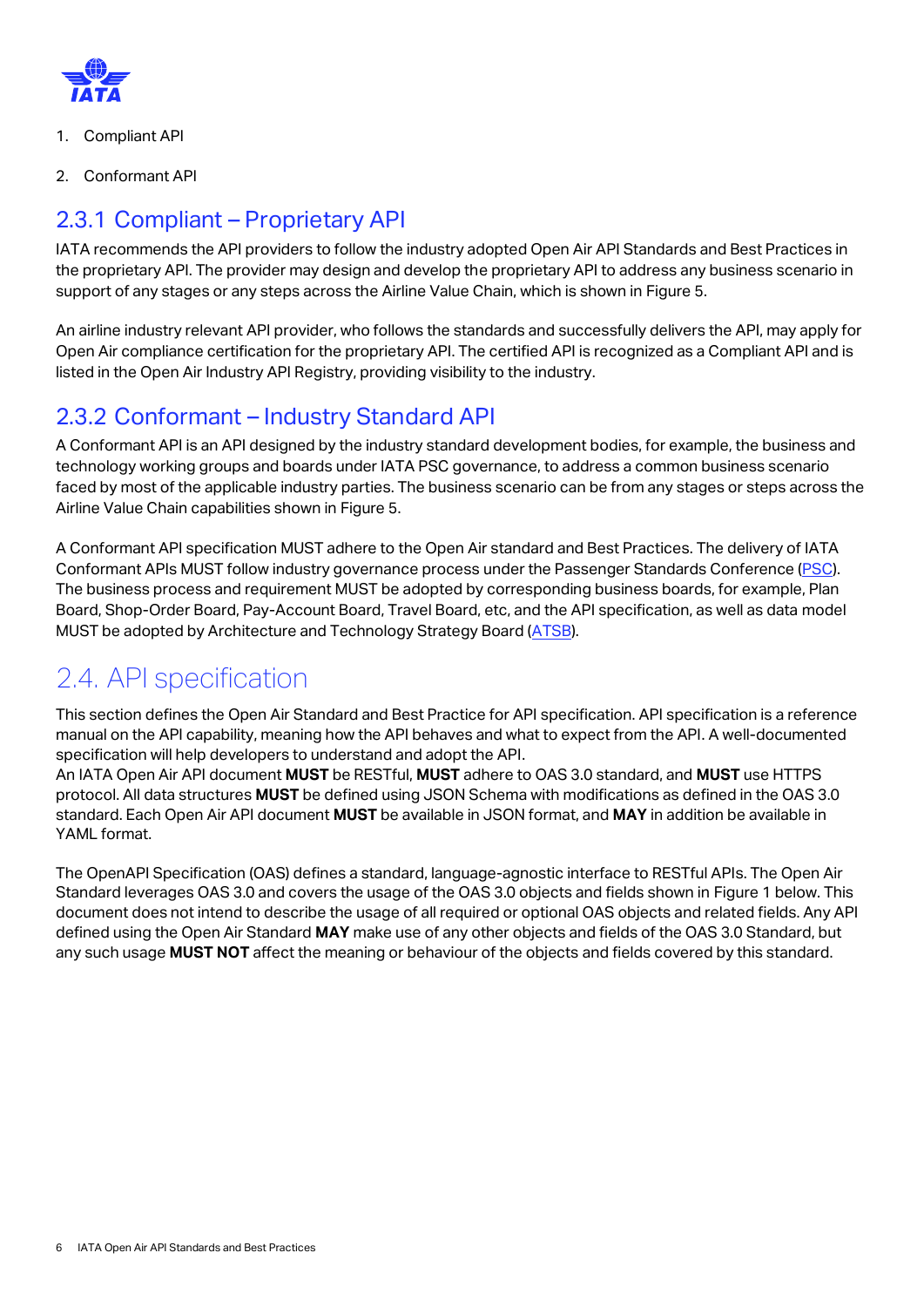



Figure 1 – Open API Standards Scope

### <span id="page-6-2"></span><span id="page-6-0"></span>2.4.1 OpenAPI Object

OpenAPI Object is the root document object of the OAS 3.0 specification.

In IATA standard API specification, the value of openapi attribute **MUST** be 3.0 or a minor version there-of. It means the API specification is documented using Open API Specification 3.0.

#### **Example 1**

"openapi": "3.0.2"

### <span id="page-6-1"></span>2.4.2 Info Object

Info Object provides metadata about the API.

Each specification (OAS) **MUST** have its own version. Version notation **MUST** follow [Semantic Versioning 2.0.0.](https://semver.org/) Sectio[n 3.2](#page-22-2) describes the versioning best practice.

#### **Example 2**

```
"info": { "version": "1.0.1"
…
```
}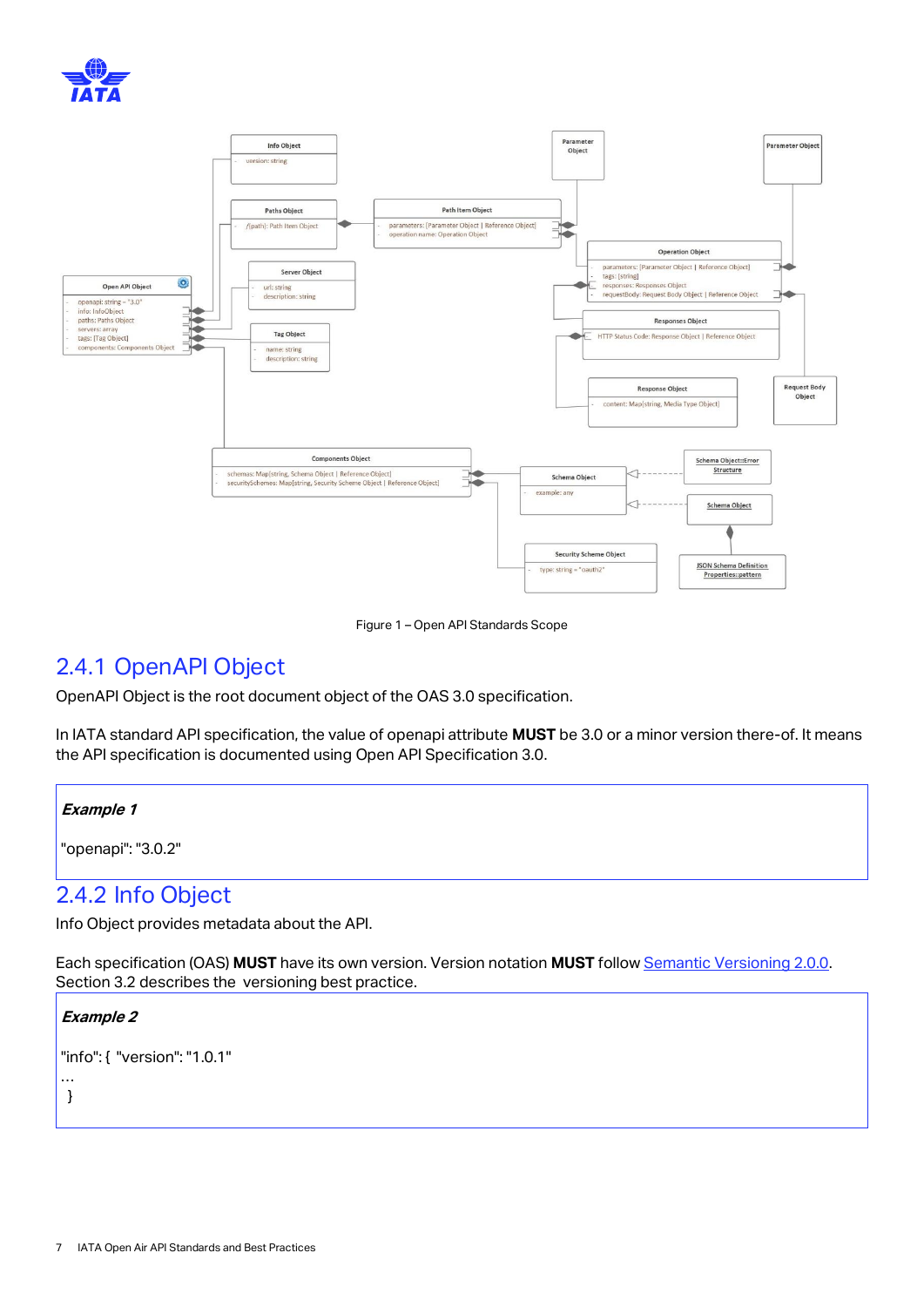

### <span id="page-7-0"></span>2.4.3 URI

A Uniform Resource Identifier (URI) is a compact sequence of characters that identifies a resource. URI Internet Standard Specification is defined in [RFC3986.](https://tools.ietf.org/html/rfc3986)

As resource oriented design approach, it is critical to define a meaningful URI for the resource, in order to help developers to understand and use the RESTful API.

Figure 2 – [URI components](#page-7-3) [below](#page-7-3) is the example that shows the components in the URI.



Figure 2 – URI components

<span id="page-7-3"></span>The standard and best practice on URI is defined in [2.4.4](#page-7-1) [Server Object](#page-7-1) and [2.4.6](#page-8-1) [Paths Object.](#page-8-1)

| Example 3 - URI in the API |                                                                                               |                                                                                |  |
|----------------------------|-----------------------------------------------------------------------------------------------|--------------------------------------------------------------------------------|--|
| <b>HTTP POST</b>           | https://api.example.com/v1/inventory-management/managed-entities/{id}/install-script-location |                                                                                |  |
| <b>URI component</b>       | <b>Example</b>                                                                                | <b>Related OAS 3 object/field</b>                                              |  |
| scheme                     | https                                                                                         | Server.url field                                                               |  |
| authority                  | api.example.com                                                                               | Server.url field                                                               |  |
| path                       | $\sqrt{1}$                                                                                    | Major version of API spec in either<br><b>Server.url field or Paths Object</b> |  |
| path                       | /inventory-<br>management/managed-<br>entities/{id}/install-script-location                   | <b>Paths Object</b>                                                            |  |
| query                      |                                                                                               | <b>Parameter Object</b>                                                        |  |
|                            |                                                                                               |                                                                                |  |

### <span id="page-7-1"></span>2.4.4 Server Object

Servers Object include an array of Server Objects. The Server Object provides connectivity information to a target server.

#### <span id="page-7-2"></span>**2.4.4.1 URL**

To keep the consistency of URL formatting:

- 1. URL **SHOULD** follow URI specification [RFC3986.](https://tools.ietf.org/html/rfc3986)
- 2. URL **SHOULD** define the scheme and authority components of URI specification.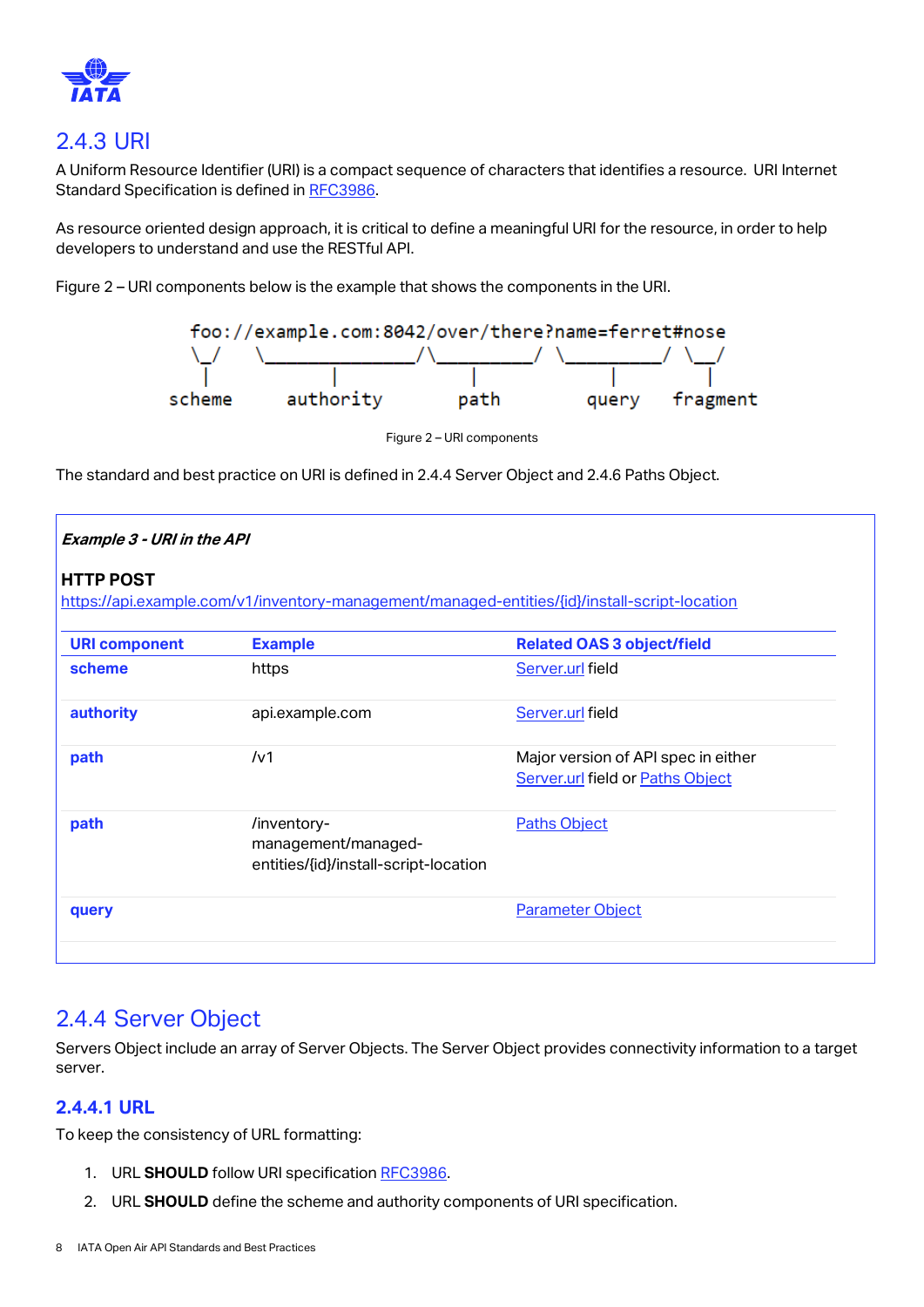

- 3. All characters in URL **SHOULD** be in lowercase.
- 4. A hyphen (-) **MUST** be used in URL to separate multi-word phrases, except that the parameter name **MUST** follow camel case as naming convention as described in section [2.4.9](#page-9-2) [Parameter Object.](#page-9-2)

#### **Example 4 – URL**

http://api.example.com/inventory-management/managed-entities/{id}/install-script-location //More readable

http://api.example.com/inventory-management/managedEntities/{id}/installScriptLocation //Less readable

5. File extensions **MUST NOT** be included in the server URL.

It does not add any value to use file extension and makes the URL longer. Instead of using file extensions, mime-type should be used to identify the type of data.

Description field **MUST** be defined for each Server Object structure.

```
Example 5 - Server Object
"servers": [{
  "url": "https://test.iata.org",
  "description": "User Acceptance Testing environment"
 }, {
  "url": "https://prod.iata.org",
  "description": "Production environment"
\overline{\ }
```
### <span id="page-8-0"></span>2.4.5 Components Object

Holds a set of reusable objects for different aspects of the OAS. All objects defined within the components object will have no effect on the API unless they are explicitly referenced from properties outside the components object.

There are no variations to the OAS Standard defined for this object.

### <span id="page-8-1"></span>2.4.6 Paths Object

The Paths Object holds the relative paths to the individual endpoints and their operations. The path is appended to the URL from the Server Object to construct the full URL of the resource.

#### <span id="page-8-2"></span>**2.4.6.1 Resource Naming**

In REST, primary data representation is called Resource. Generally, a resource is a thing not an action and is identified by a noun. HTTP Verbs **MUST** be used to define the action to be performed on the Resource.

[Table 1](#page-9-3) categories resources and defines the nature of the resource name for each category.

| <b>Resource Category</b> | Name Style  |
|--------------------------|-------------|
| <b>Collection</b>        | Plural Noun |

9 IATA Open Air API Standards and Best Practices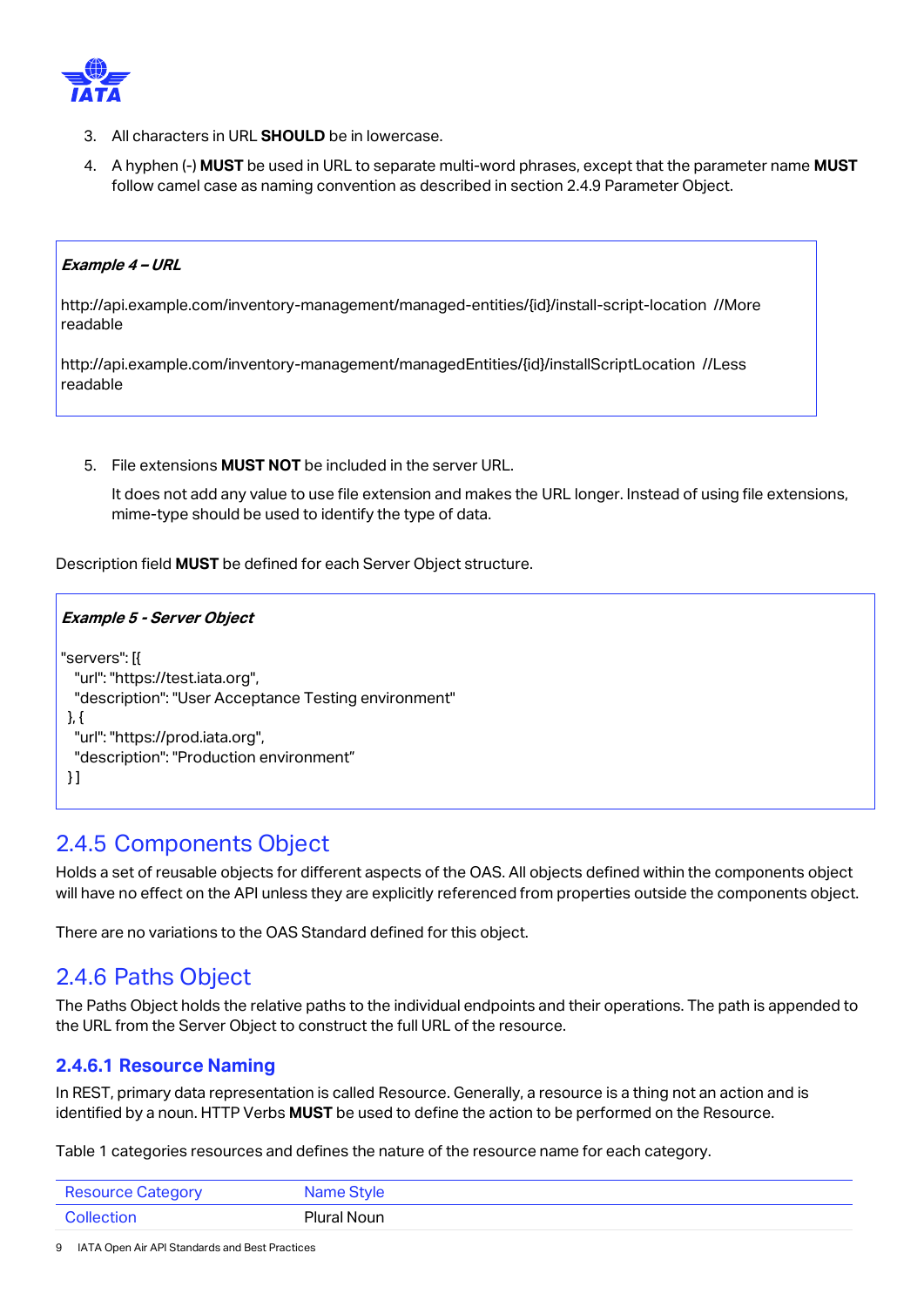

| Document                                              | Singular Noun or Unique Identifier                                                                                                                                                                   |
|-------------------------------------------------------|------------------------------------------------------------------------------------------------------------------------------------------------------------------------------------------------------|
| Controller<br>(such as business process)<br>resource) | A controller resource models a procedural concept. Use "verb" to define a<br>directive action to be performed by a Resource.<br>e.g. http://api.example.com/cart-management/users/{id}/cart/checkout |
|                                                       | Table 1 - Resource Naming Conventions                                                                                                                                                                |

<span id="page-9-3"></span>Figure 3 - [Resource naming structure](#page-9-4) shows the general pattern of a Resource Name being:



<span id="page-9-4"></span>In order to keep the consistency in Resource Naming:

- 1. The Root and Child Resource Name **MUST** be the names of ABIEs or ASBIE Roles optionally preceded with a Status separated by a forward slash ("/").
- 2. Resource name **SHOULD** be identified by a noun, unless the archetype is Controller.
- 3. Resource name **MUST** be plural unless it is a singleton resource in which case a singular noun **MUST** be used.
- 4. The Child Resource UID **MUST** be the unique identifier components of the ABIE separated by a hyphen.
- 5. The hierarchical structure of a Resource Name **MUST** be constructed by traversing through the Integrated Data Model in the AIDM moving from an ABIE (Resource) to a child ABIE (Resource) via an ASBIE (Hierarchical Link).
- 6. Controller Resource name **MAY** be a verb, and **MAY** be a verb with a suffix, for example "-jobs", so that the resource could be accessed via proper UID, for example job ID.

### <span id="page-9-0"></span>2.4.7 Paths Item Object

Describes the operations available on a single path. A Path Item **MAY** be empty, due t[o ACL constraints.](https://swagger.io/specification/#securityFiltering) The path itself is still exposed to the documentation viewer but they will not know which operations and parameters are available.

There are no variations to the OAS Standard defined for this object.

### <span id="page-9-1"></span>2.4.8 Operation Object

Operation Object defines the HTTP methods can be used to access a path. A unique operation is a combination of a path and an HTTP method. A single path can support multiple operations.

OAS 3.0 supports HTTP methods of get, post, put, patch, delete, head, options, and trace. In Operation Objects, the specification **MUST** follow all HTTP methods definition and guidance in [RFC7231](https://tools.ietf.org/html/rfc7231).

### <span id="page-9-2"></span>2.4.9 Parameter Object

Parameter Object describes a single operation parameter. A unique parameter is defined by a combination of a name and location.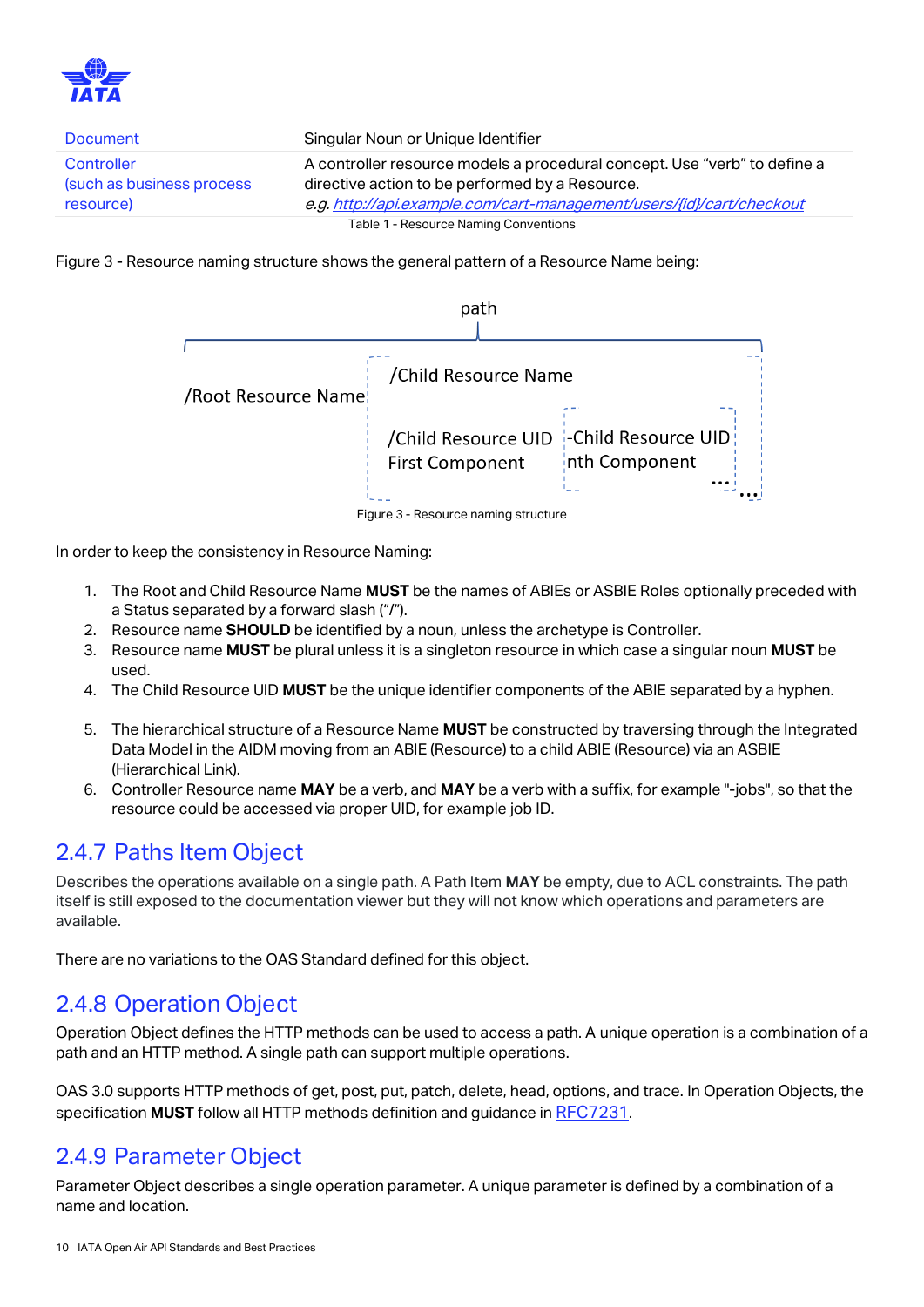

There are four possible parameter locations specified by the "in" field:

- 1. **path** Used together with Path Templating, where the parameter value is actually part of the operation's URL. The path parameter is required in all cases to access the API.
- 2. **query** Parameters that are appended to the URL. e.g /users?role=admin
- 3. **header** Custom headers that are expected as part of the request. Refer to [RFC7230](https://tools.ietf.org/html/rfc7230#page-22) for more information
- 4. **cookie** Used to pass a specific cookie value to the API. Refer to [RFC6265](https://tools.ietf.org/html/rfc6265) for more information

Path parameter **SHOULD** be used to identify a specific resource via UID, e.g get /users/{id}.

Query parameter **SHOULD** be used to filter or sort the sources.

The parameter name **MUST** follow camel case as naming convention.

### <span id="page-10-0"></span>2.4.10 Request Body Object

The Request Body Object describes a single request body, which is used to send data via REST API.

A Request Body **SHOULD** be used to send resource information, that is, content, in order to create or update the resource, in POST or PUT operations respectively.

### <span id="page-10-1"></span>2.4.11 Responses Object

A container for the expected responses of an operation. The container maps a HTTP response code to the expected response.

There are no variations to the OAS Standard defined for this object.

### <span id="page-10-2"></span>2.4.12 Response Object

Response Object describes an expected response of an operation. A response is defined by its HTTP status code and the data returned in the response body and/or headers.

In IATA standard API specification:

- 1. Response **MUST** be defined for HTTP status codes of 2xx (successful), 4xx (Client Error), and 5xx (Server Error). Refer to [RFC7231](https://tools.ietf.org/html/rfc7231) for the available status code and definition.
- 2. The media type "application/json" **MUST** be used by default.

### <span id="page-10-3"></span>2.4.13 Tag Object

The Tag Object adds metadata, including name and description, to a single tag which can be used for logical grouping of operations for the specific resource. In OpenAPI Object, the tags fields **MUST** be denoted to declare the list of Tag Object used in Operation Object in the specification.

In Operation Object, tags field contains a list of tag names of Tag Objects defined within OpenAPI Object. The operation.tags field **MUST** include a list of Airline Value Chain business capabilities key words (refer to Appendix 3.1 for more information).

For example, "Flight Status" API has "Communication Management" as Business Capability.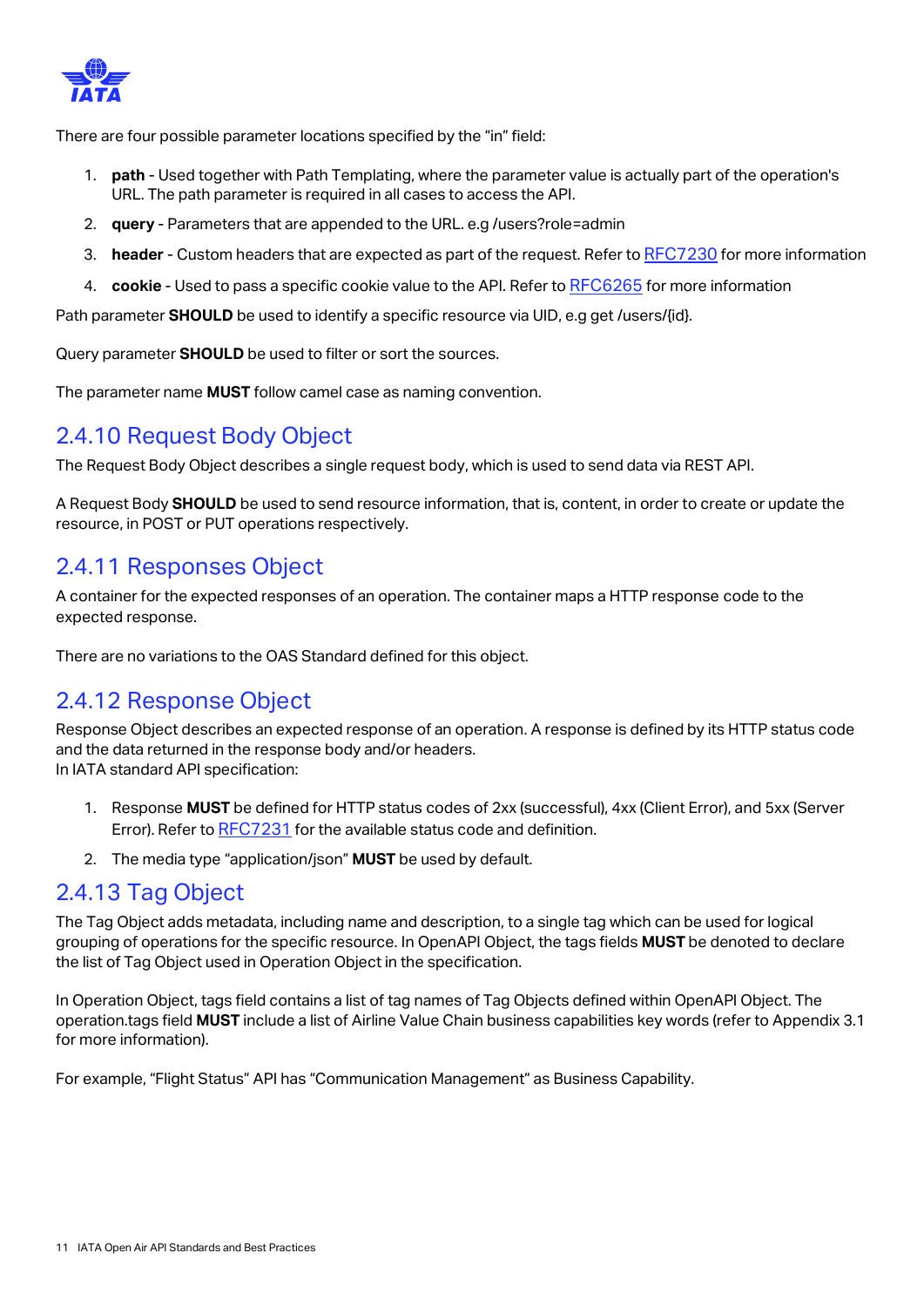

```
Example 6 – Tags
```

```
{
  "openapi": "3.0.0",
  "tags": [ {
   "name": "communication-management",
 }],
  "paths": {
   "/v1/flights": {
    "get": {
        "tags": ["communication-management"]
…
}
```
### <span id="page-11-0"></span>2.4.14 Schema Object

The Schema Object allows the definition of input and output data types. These types can be objects, but also primitives and arrays. This object is an extended subset of the JSON Schema published Draft 5 which includes the Core "[draft-wright-json-schema-00](https://tools.ietf.org/html/draft-wright-json-schema-00)" and the Validation "draft-wright-json-schema-validation-00". Unless stated otherwise, the property definitions follow this standard.

In IATA standard API specification:

- 1. If the data type is object, Schema object **MUST** be defined within Components Object, which can be referenced from other objects in the specification
- 2. If the data type is primitives, schema object **MAY** be defined in line with the parent structure
- 3. Regular expressions **SHOULD** be defined using the JSON Schema keyword "pattern"; for data validation purposes.

```
Example 7
```

```
"parameters": [ {
     "name": "agencyCode",
     "in": "path",
     "required": true,
     "schema": {
       "pattern": "^[0-9]{8}$|^[0-9]{7}$",
       "type": "string"
     }
    } ]
```
4. An Examples structure **MUST** be defined for all schema objects in the API specification.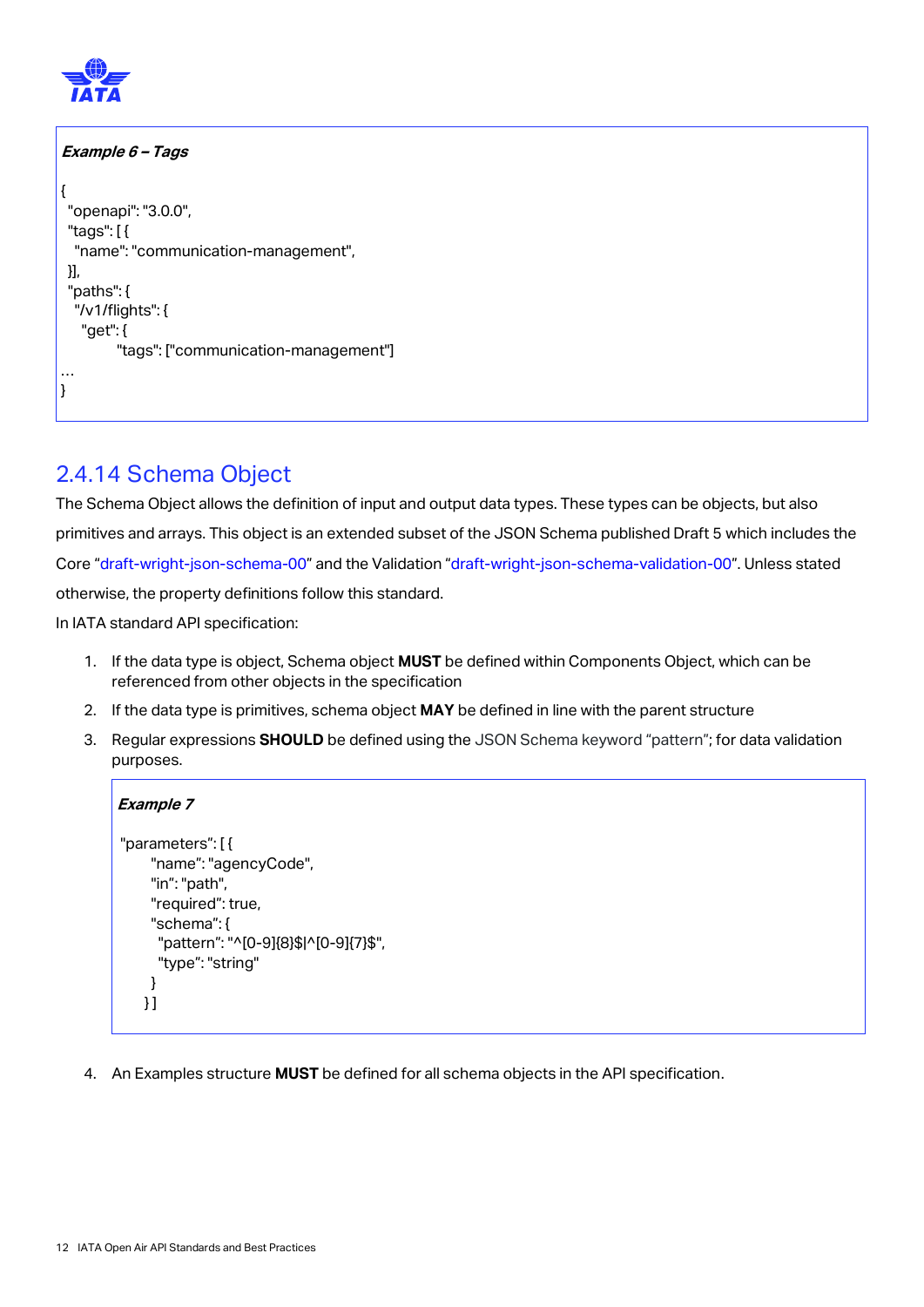

#### <span id="page-12-0"></span>**2.4.14.1 Schema Definition**

This section defines the standard for describing reusable data structures that appear as Schema Objects within the Components section.

The organization of data structures in this standard is similar to the Venetian Blind concept in that all object definitions are defined globally and may be reused by other objects in the Schemas section.

All data structures in IATA standard APIs **MUST** be derived from the AIDM, with the exception of Experimental Content.

**Experimental Content** is any schema data structure in an API specification, which has not been derived from the AIDM. Developers may want to extend the standard schema object to fulfill the business requirements in the proprietary API, so Experimental Content offers flexibility of extension. Experimental Content MUST NOT appear in any Conformant API specifications (Industry Standard Open API specifications published by IATA).

[Table 2](#page-16-0) defines how to represent the data element from AIDM in an OAS schema object. All the fields in OAS Schema template described in Table 2 are mandatory, except where it is indicated otherwise.

[Figure 4](#page-13-0) is the meta-model diagram for the elements in AIDM integrated data model.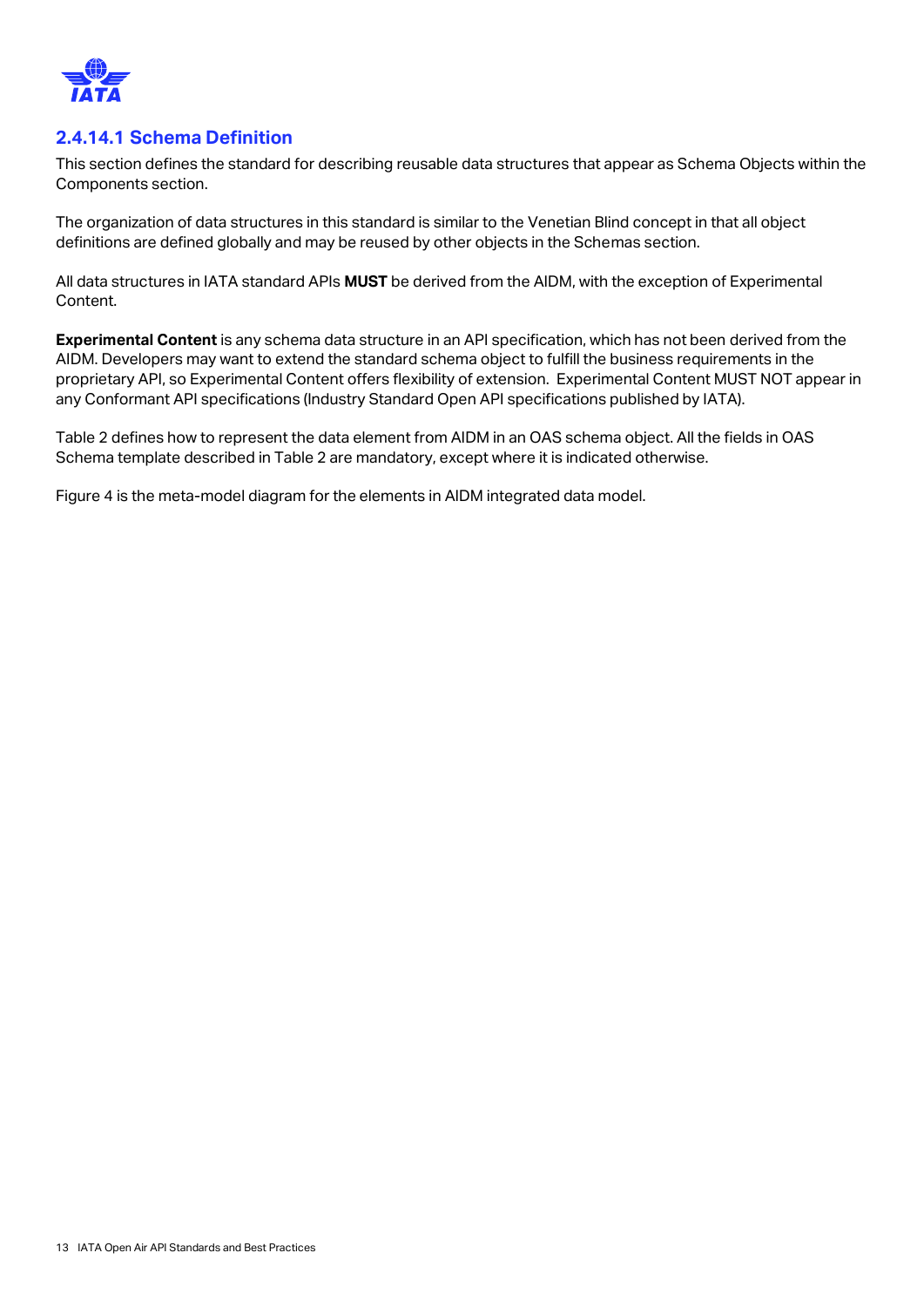



Figure 4 Integrated Model Meta-Model elements

<span id="page-13-0"></span>

| Element<br><b>Type</b> | <b>AIDM Derivation</b>              | <b>OAS Schema Template</b>                                                                                                                                                                                      |  |
|------------------------|-------------------------------------|-----------------------------------------------------------------------------------------------------------------------------------------------------------------------------------------------------------------|--|
| <b>Object</b>          | <b>ABIE</b>                         | " <name>": <math>\{</math><br/>"title": "<fully data="" element="" name="" of="" qualified="">",<br/>"description": "<description data="" element="" of="">",<br/>"tvpe": "obiect"</description></fully></name> |  |
| <b>Object</b>          | <b>BDT with SUP</b><br>with Default | " <name>": {<br/>"title": "<fully data="" element="" name="" of="" qualified="">",<br/>"description": "<description data="" element="" of="">",</description></fully></name>                                    |  |

14 IATA Open Air API Standards and Best Practices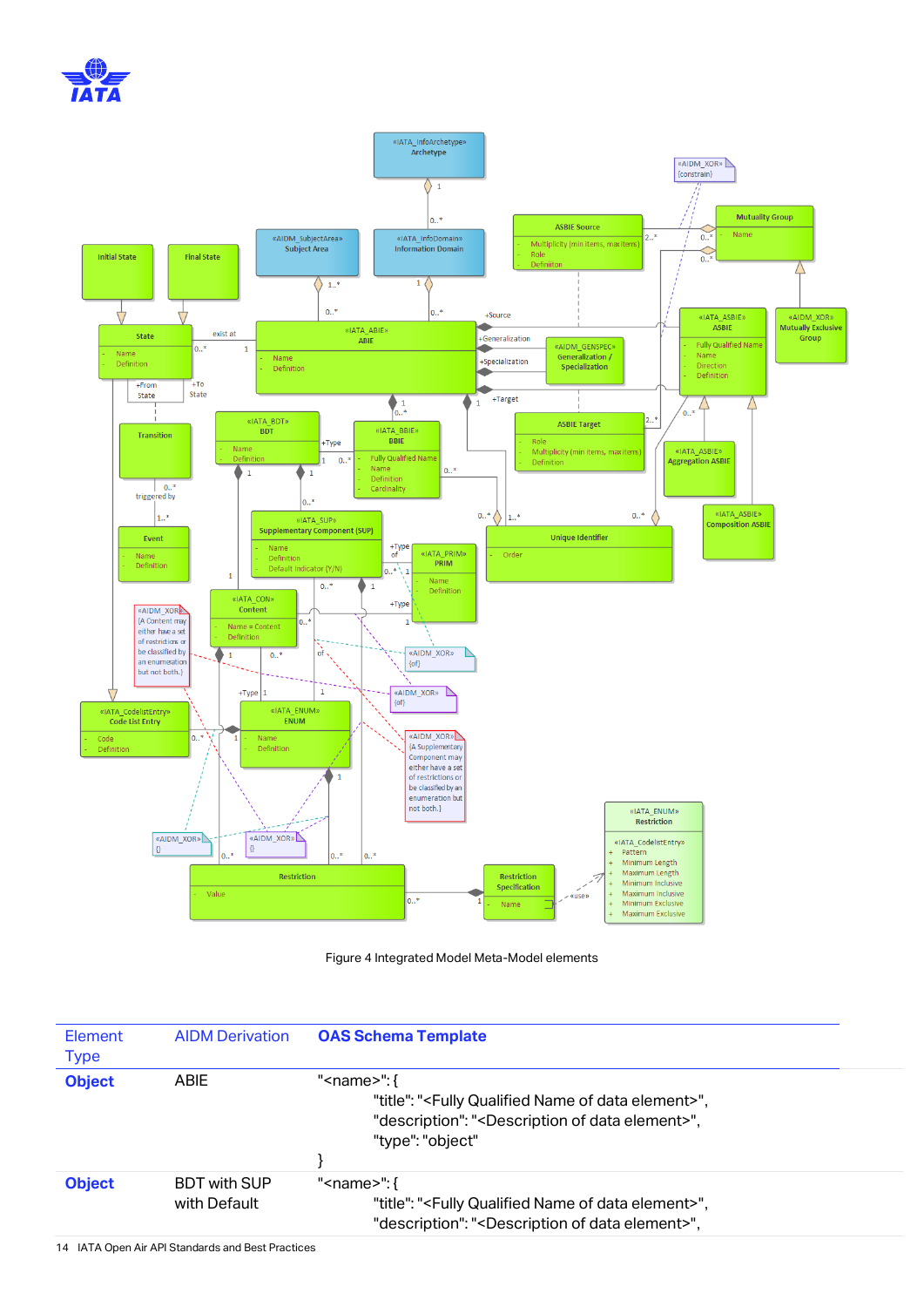

|                                                      | Indicator = "Y"<br>exists                                                        | "type": "object"                                                                                                                                                                                                                                                                                                                                                                                                                                                                                                                                                                                                                                                                                                                                                                                                                                                                                                                                                                                                                                                                                                                                           |                                                                                                              |                                                                                                              |
|------------------------------------------------------|----------------------------------------------------------------------------------|------------------------------------------------------------------------------------------------------------------------------------------------------------------------------------------------------------------------------------------------------------------------------------------------------------------------------------------------------------------------------------------------------------------------------------------------------------------------------------------------------------------------------------------------------------------------------------------------------------------------------------------------------------------------------------------------------------------------------------------------------------------------------------------------------------------------------------------------------------------------------------------------------------------------------------------------------------------------------------------------------------------------------------------------------------------------------------------------------------------------------------------------------------|--------------------------------------------------------------------------------------------------------------|--------------------------------------------------------------------------------------------------------------|
| <b>Object</b>                                        | <b>BDT</b> without SUP<br>with Default<br>Indicator = "Y"<br>exists              | " <name>": {<br/>"title": "<fully data="" element="" name="" of="" qualified="">",<br/>"description": "<description data="" element="" of="">",</description></fully></name>                                                                                                                                                                                                                                                                                                                                                                                                                                                                                                                                                                                                                                                                                                                                                                                                                                                                                                                                                                               |                                                                                                              |                                                                                                              |
| <b>Object</b><br><b>Mandatory</b><br><b>Elements</b> | <b>BBIE</b><br><b>SUP</b><br><b>ASBIE</b><br><b>XOR</b>                          | "required": [" <mandatory element="" name="">"]</mandatory>                                                                                                                                                                                                                                                                                                                                                                                                                                                                                                                                                                                                                                                                                                                                                                                                                                                                                                                                                                                                                                                                                                |                                                                                                              |                                                                                                              |
| <b>Property</b>                                      | <b>BBIE</b>                                                                      | "properties": {<br>" <name>":<math>\{</math><br/>"title": "<fully data="" element="" name="" of="" qualified="">",<br/>"description": "<description data="" element="" of="">",<br/>"\$ref": "#/components/schemas/<name bdt="" of="">"</name></description></fully></name>                                                                                                                                                                                                                                                                                                                                                                                                                                                                                                                                                                                                                                                                                                                                                                                                                                                                                |                                                                                                              |                                                                                                              |
| <b>Property</b>                                      | CON for a BDT<br>where SUP with<br>Default Indicator<br>= "Y" exists             | if the property is governed by a primitive<br>"properties": {<br>"value": {<br>"title": " <fully data="" element="" name="" of="" qualified="">",<br/>"description": "<description data="" element="" of="">",<br/>"type": "<primitive name="">",<br/>"format": "<format string="">",<br/>"pattern": "<pattern tag="" value="">",<br/>"maxLength": "<maximum length="" tag="" value="">",<br/>"minLength": "<minimum length="" tag="" value="">",<br/>"maximum": "<maximum inclusive="" tag="" value="">",<br/>"minimum": "<minimum inclusive="" tag="" value="">"<br/>"exclusiveMaximum": "<maximum exclusive="" tag="" value="">",<br/>"exclusiveMinimum": "<minimum exclusive="" tag="" value="">"<br/>or if the property is governed by an enumeration<br/>"properties": {<br/>"value": {<br/>"title": "<fully data="" element="" name="" of="" qualified="">",<br/>"description": "<description data="" element="" of="">",<br/>"\$ref": "#/components/schemas/<name enumeration="" of="">"<br/>}<br/>}</name></description></fully></minimum></maximum></minimum></maximum></minimum></maximum></pattern></format></primitive></description></fully> |                                                                                                              | (optional)<br>(optional)<br>(optional)<br>(optional)<br>(optional)<br>(optional)<br>(optional)<br>(optional) |
| <b>Property</b>                                      | CON for a BDT<br>where SUP with<br>Default Indicator<br>= "Y" does not<br>exists | if the property is governed by a primitive<br>"type": " <primitive name="">",<br/>"format": "<format string="">",<br/>"pattern": "<pattern tag="" value="">",<br/>"maxLength": "<maximum length="" tag="" value="">",<br/>"minLength": "<minimum length="" tag="" value="">",<br/>"maximum": "<maximum inclusive="" tag="" value="">",<br/>"minimum": "<minimum inclusive="" tag="" value="">"<br/>"exclusiveMaximum": "<maximum exclusive="" tag="" value="">",<br/>"exclusiveMinimum": "<minimum exclusive="" tag="" value="">"<br/>or if the property is governed by an enumeration<br/>"\$ref": "#/components/schemas/<name enumeration="" of="">"</name></minimum></maximum></minimum></maximum></minimum></maximum></pattern></format></primitive>                                                                                                                                                                                                                                                                                                                                                                                                   | (optional)<br>(optional)<br>(optional)<br>(optional)<br>(optional)<br>(optional)<br>(optional)<br>(optional) |                                                                                                              |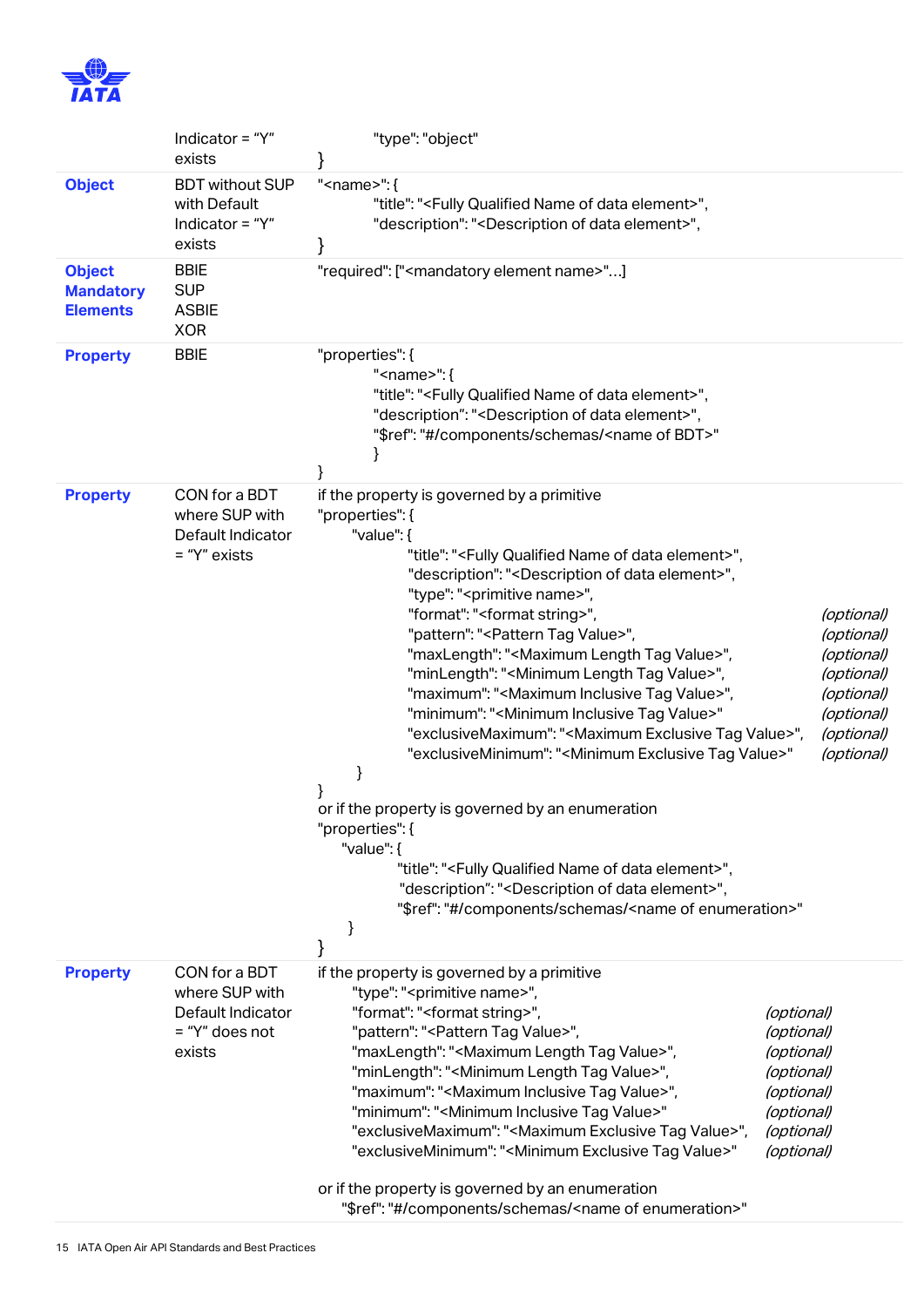

| <b>Property</b>                                      | <b>SUP with Default</b><br>Indicator = "Y" | if the property is governed by a primitive<br>"properties": {<br>" <name>": {<br/>"title": "<fully data="" element="" name="" of="" qualified="">",<br/>"description": "<description data="" element="" of="">",<br/>"type": "<primitive name="">",<br/>"format": "<format string="">",<br/>"pattern": "<pattern tag="" value="">",<br/>"maxLength": "<maximum length="" tag="" value="">",<br/>"minLength": "<minimum length="" tag="" value="">",<br/>"maximum": "<maximum inclusive="" tag="" value="">",<br/>"minimum": "<minimum inclusive="" tag="" value="">"<br/>"exclusiveMaximum": "<maximum exclusive="" tag="" value="">",<br/>"exclusiveMinimum": "<minimum exclusive="" tag="" value="">"<br/>or if the property is governed by an enumeration<br/>"properties": {<br/>"<name>": {<br/>"title": "<fully data="" element="" name="" of="" qualified="">",<br/>"description": "<description data="" element="" of="">",<br/>"\$ref": "#/components/schemas/<name enumeration="" of="">"</name></description></fully></name></minimum></maximum></minimum></maximum></minimum></maximum></pattern></format></primitive></description></fully></name> | (optional)<br>(optional)<br>(optional)<br>(optional)<br>(optional)<br>(optional)<br>(optional)<br>(optional) |
|------------------------------------------------------|--------------------------------------------|-----------------------------------------------------------------------------------------------------------------------------------------------------------------------------------------------------------------------------------------------------------------------------------------------------------------------------------------------------------------------------------------------------------------------------------------------------------------------------------------------------------------------------------------------------------------------------------------------------------------------------------------------------------------------------------------------------------------------------------------------------------------------------------------------------------------------------------------------------------------------------------------------------------------------------------------------------------------------------------------------------------------------------------------------------------------------------------------------------------------------------------------------------------------|--------------------------------------------------------------------------------------------------------------|
| <b>Association</b><br>[maximum<br>cardinality><br>1] | <b>ASBIE</b>                               | "< target or source role name   target or source ABIE name>": {<br>"title": " <fully data="" element="" name="" of="" qualified="">",<br/>"Description": "<description data="" element="" of="">",<br/>"type": "array",<br/>"minitems": <minimum cardinality="">,<br/>"maxitems": <maximum cardinality="">,<br/>"items": {<br/>"\$ref": "#/components/schemas/<name object="" of="" referenced="">"</name></maximum></minimum></description></fully>                                                                                                                                                                                                                                                                                                                                                                                                                                                                                                                                                                                                                                                                                                            |                                                                                                              |
| <b>Association</b><br>[maximum<br>cardinality=<br>1] | <b>ASBIE</b>                               | "< target or source role name   target or source ABIE name>": {<br>"title": " <fully data="" element="" name="" of="" qualified="">",<br/>"description": "<description data="" element="" of="">",<br/>"\$ref": "#/components/schemas/<name object="" of="" referenced="">"</name></description></fully>                                                                                                                                                                                                                                                                                                                                                                                                                                                                                                                                                                                                                                                                                                                                                                                                                                                        |                                                                                                              |
| <b>Enumeratio</b><br>ns                              | <b>ENUM</b><br>Code List<br>Entry          | " <name>": {<br/>"title": "<fully data="" element="" name="" of="" qualified="">",<br/>"description": "<description data="" element="" of="">.<br/>Valid Values: &lt; code list entry name n&gt; - &lt; Description<br/>of code list entry n&gt;; ",<br/>"type": "<restricted primitive="">",<br/>"enum": ["<code entry="" list="" name="">"]<br/>or for open enumerations (that is, enumerations<br/>with no Code List Entry)<br/>"name":<math>\{</math><br/>"title": "<fully data="" element="" name="" of="" qualified="">",<br/>"Description": "<description data="" element="" of="">",<br/>"type": "<restricted primitive="">",</restricted></description></fully></code></restricted></description></fully></name>                                                                                                                                                                                                                                                                                                                                                                                                                                       |                                                                                                              |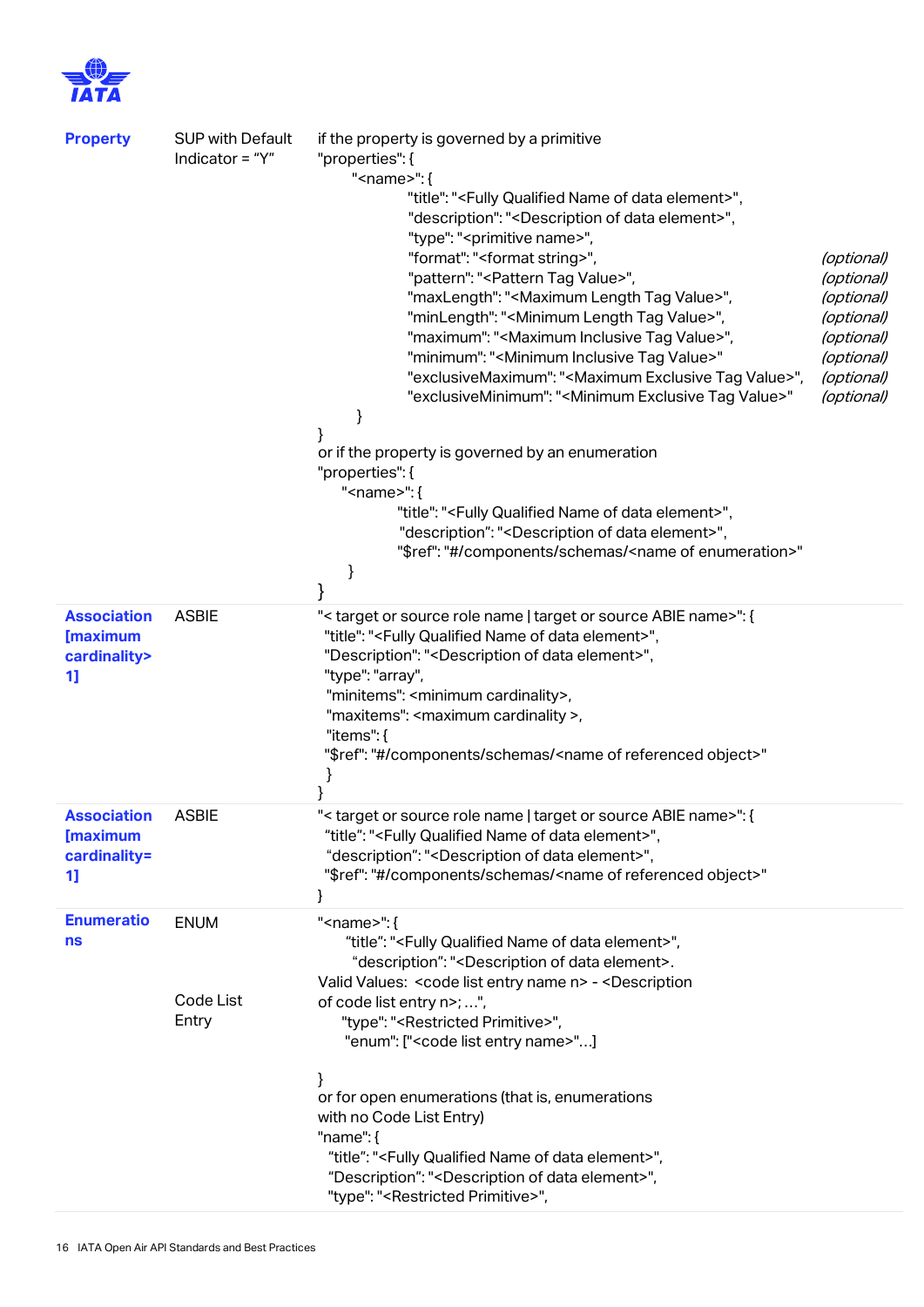

|                                                                                                                              |            | "pattern": " <pattern tag="" value="">"</pattern>                                                                                                                                                                                                                                                                                                                                                                             |
|------------------------------------------------------------------------------------------------------------------------------|------------|-------------------------------------------------------------------------------------------------------------------------------------------------------------------------------------------------------------------------------------------------------------------------------------------------------------------------------------------------------------------------------------------------------------------------------|
|                                                                                                                              |            | (optional)                                                                                                                                                                                                                                                                                                                                                                                                                    |
|                                                                                                                              |            |                                                                                                                                                                                                                                                                                                                                                                                                                               |
| <b>Association</b><br><b>Mutual</b><br><b>Exclusivity</b><br><b>(Association</b><br><b>[maximum</b><br>cardinality><br>$1$ ] | <b>XOR</b> | " <xor name="">": {<br/>"oneOf": [<br/>"title": "<fully data="" element="" name="" of="" qualified="">",<br/>"Description": "<description data="" element="" of="">",<br/>"type": "array",<br/>"minitems": <minimum cardinality="">,<br/>"maxitems": <maximum cardinality="">,<br/>"items": {<br/>"\$ref": "#/components/schemas/<name object="" of="" referenced="">"</name></maximum></minimum></description></fully></xor> |
| <b>Association</b><br><b>Mutual</b><br><b>Exclusivity</b><br><b>(Association</b><br><b>[maximum</b><br>cardinality=<br>$1$ ] | <b>XOR</b> | " <xor name="">": {<br/>"oneOf": [<br/>"title": "<fully data="" element="" name="" of="" qualified="">",<br/>"description": "<description data="" element="" of="">",<br/>"\$ref": "#/components/schemas/<name object="" of="" referenced="">"</name></description></fully></xor>                                                                                                                                             |

<span id="page-16-0"></span>In addition, [Table 3](#page-16-1) defines how to construct the physical name of an element from the business name.

| <b>Source / PIM Element</b>                                                | <b>Element Name*</b>                                                                          | <b>JSON Schema Type</b>   |
|----------------------------------------------------------------------------|-----------------------------------------------------------------------------------------------|---------------------------|
| <b>ABIE</b>                                                                | <b>ABIE Name</b>                                                                              | Object                    |
| <b>BBIE</b>                                                                | <b>BBIE Name</b>                                                                              | Property                  |
| <b>BDT</b>                                                                 | <b>BDT Name</b>                                                                               | Object                    |
| <b>CON where SUP with Default</b><br>Indicator = "Y" exists                | "Value"                                                                                       | Property                  |
| <b>CON where SUP with Default</b><br><b>Indicator = "Y" does not exist</b> |                                                                                               | Not Used                  |
| <b>SUP where Default Indicator = "Y"</b>                                   | <b>SUP Name</b>                                                                               | Property                  |
| <b>SUP where Default Indicator = "N"</b>                                   |                                                                                               | Not used                  |
| <b>ENUM</b>                                                                | ENUM Name + "Enum"                                                                            | Object                    |
| <b>Code List Entry</b>                                                     | Code List Entry Name                                                                          | <b>Enum Array Element</b> |
| <b>ASBIE</b>                                                               | If present, ASBIE Source or Target<br>Role Name otherwise ASBIE Source<br>or Target ABIE Name | Reference                 |
| <b>PRIM</b>                                                                | See Section 2.4.14.2 Primitive Data<br><b>Types</b>                                           | Primitive                 |
|                                                                            | Table 3 - Nomenclature                                                                        |                           |

Table 3 - Nomenclature

<span id="page-16-1"></span>\* Note that Element Names **MUST** be in camel case except for Schema Object names which **MUST** be in Pascal case.

17 IATA Open Air API Standards and Best Practices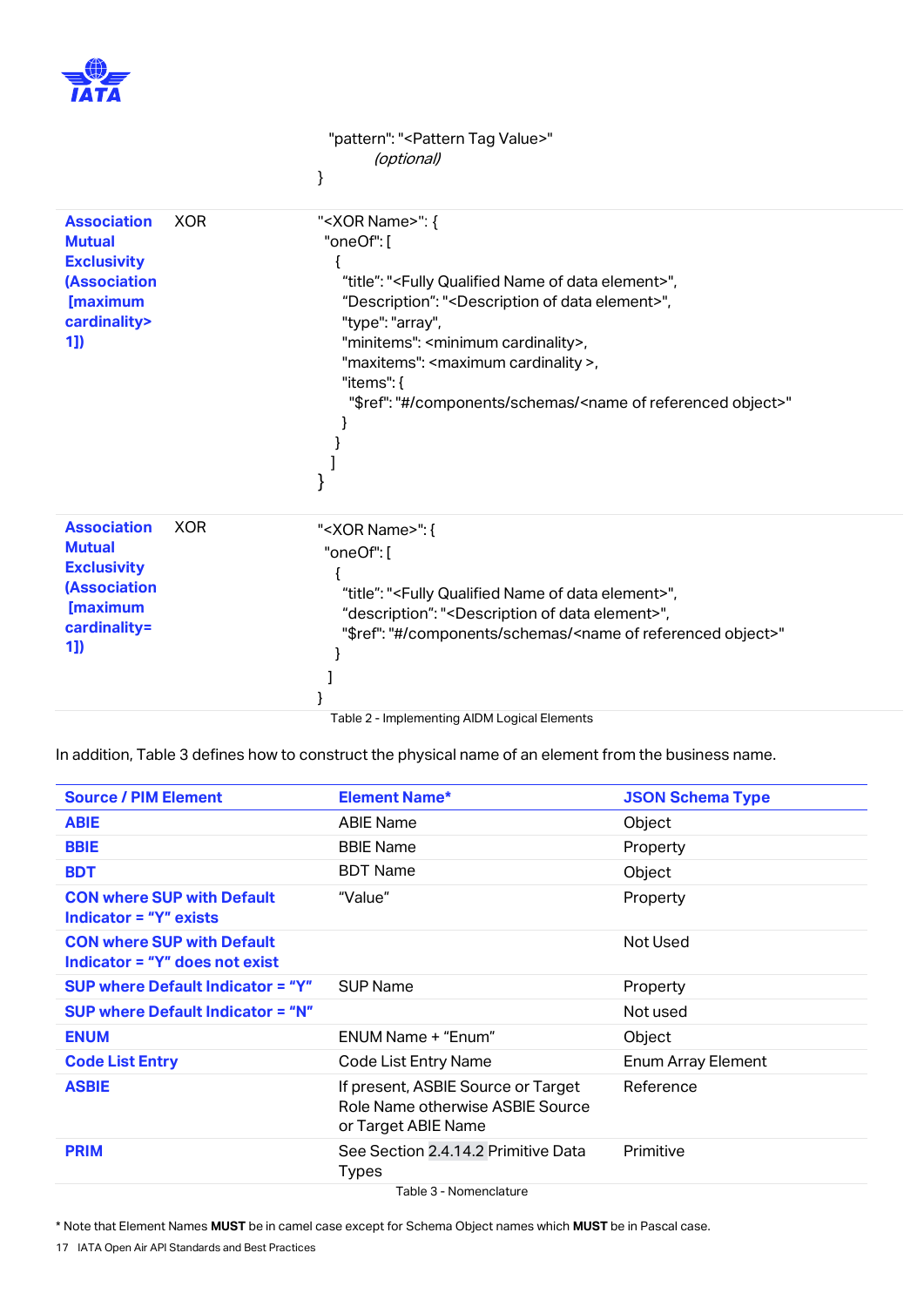

All element name MUST have AIDM abbreviations applied in order of length starting with the longest. For example, if there is an abbreviation of PO for Post Office and an abbreviation of PST for Post, if you apply PST abbreviation first, the outcome will be PST Office, whereas applying the longest phrase to be substituted will result in the outcome of PO; which is the desired result. In addition, the name of a structured SUP attributes must have the period punctuation mark (.), used as a grouping mechanism, removed.

An objective of this standard is the validation of the data content of instances of OAS Documents. Keywords, as well as data structure, are used to address this objective[. Table 4](#page-17-1) identifies the allowable keywords for validating the content of data and the cardinality of arrays.

|                  | <b>Derived from Restriction Specification Name</b> |  |
|------------------|----------------------------------------------------|--|
| minlength        | Minimum Length                                     |  |
| maxlength        | Maximum Length                                     |  |
| minimum          | Minimum Inclusive                                  |  |
| maximum          | Maximum Inclusive                                  |  |
| exclusiveMinimum | Minimum Exclusive                                  |  |
| exclusiveMaximum | Maximum Exclusive                                  |  |
| pattern          | Pattern                                            |  |
|                  | Derived from ASBIE Source or Target Multiplicity   |  |
| minitem          | Min Items                                          |  |
| maxitems         | Max Items                                          |  |

#### <span id="page-17-1"></span><span id="page-17-0"></span>**2.4.14.2 Primitive Data Types**

In the AIDM a Content Component and a Supplementary Component may be classified by an enumeration or by a primitive data type. If an attribute is classified by an enumeration the Primitive Data Type can be found in a tagged value called "restrictedPrimitive"; otherwise the classifier is the primitive data type. In either case the primitive data type must be transformed into a platform dependent data type as defined i[n Table 5](#page-17-2) below.

| <b>Reference to PRIM in AIDM</b> | Reference to standard OAS data type | Format            |
|----------------------------------|-------------------------------------|-------------------|
| AnyURI                           | string                              | uri               |
| <b>Binary</b>                    | string                              | binary            |
| <b>Boolean</b>                   | boolean                             |                   |
| <b>DatePoint</b>                 | string                              | date              |
| <b>Decimal</b>                   | number                              | double            |
| <b>Double</b>                    | number                              | double            |
| <b>Float</b>                     | number                              | float             |
| Integer                          | integer                             | int <sub>32</sub> |
| NormalizedString                 | string                              |                   |
| <b>String</b>                    | string                              |                   |
| <b>TimeDuration</b>              | string                              | duration          |
| <b>TimePoint</b>                 | string                              | date-time         |
| <b>TimeOfDay</b>                 | string                              | hh:mm:ss          |
| <b>Token</b>                     | string                              | byte              |

<span id="page-17-2"></span>Table 5 - Implementation of Primitive Data Types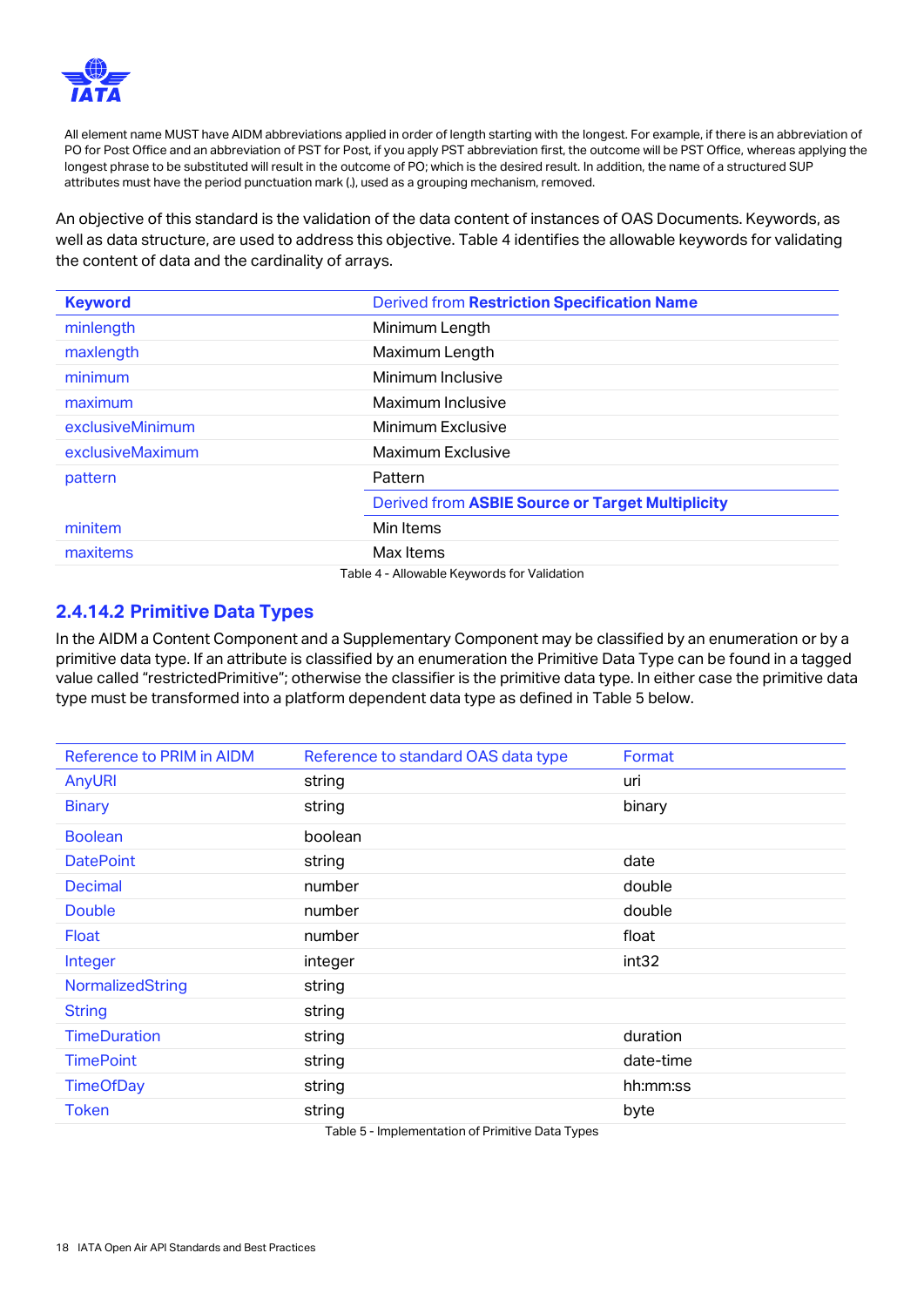

**Example 8 - Schema object**

```
"components": {
  "schemas": {
   "customer": {
     "type": "object",
     "properties": {
      "active": {
       "type": "boolean"
     },
      "code": {
       "pattern": "^[0-9]{8}$",
        "type": "string"
     },
     },
     "example": {
     "code": "98210019",
      "active": true
    }
   }}}
```
#### <span id="page-18-0"></span>**2.4.14.3 Traceability**

No traceability from AIDM to API data elements is demanded. In future the keyword "\$comments" may be used to describe the derivation of a data element from the AIDM. Including but not limited to the node path and name of the diagram used to generate the data structure and the date and time it was generated, and the navigation path and GUID of the source data element.

#### <span id="page-18-1"></span>**2.4.14.4 Error Structure**

IATA standard API **SHOULD** use the below general error object structure within the Component Object to handle the general error message as part of an API response.

| Field<br><b>Name</b> | Date<br><b>Type</b> | <b>Description</b>                                                                                                                                                         | <b>Optionality</b> |
|----------------------|---------------------|----------------------------------------------------------------------------------------------------------------------------------------------------------------------------|--------------------|
| id                   | string              | A unique identifier for this specific instance of the error.                                                                                                               | Optional           |
| status               | string              | The HTTP status code applicable to the error.                                                                                                                              | Mandatory          |
| code                 | string              | an application-specific error code.                                                                                                                                        | Optional           |
| title                | string              | A short, human-readable summary of the problem that <b>SHOULD</b><br><b>NOT</b> change from occurrence to occurrence of the error, except<br>for purposes of localization. | Optional           |
| language             | string              | The code of the language used in the error message. Not<br>required when the language is a variant of English.                                                             | Optional           |
| detail               | string              | a human-readable explanation specific to this occurrence of the<br>issue.                                                                                                  | Optional           |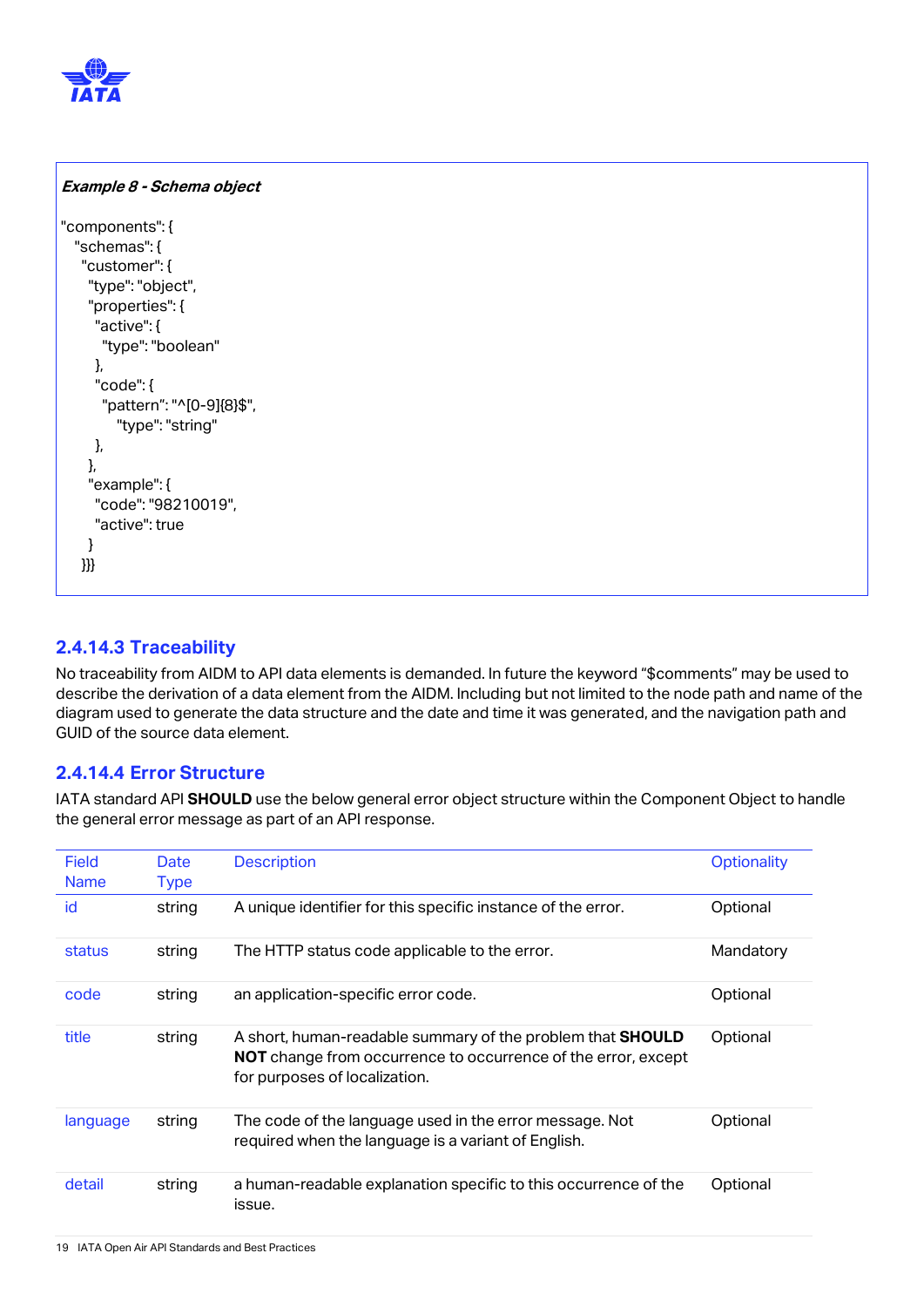

url string A link to an on-line description of the error where one **COULD** find statements pertaining to the consequences of the error and indications as to actions that might be taken and actions that should or must not be taken. **Optional** 

Table 6 - Components of the Standard Error Structure

#### **Example 9 - Error Structure**

```
"components": {
   "schemas": {
    "error": {
     "type": "object",
     "required": ["status"],
       "properties": {
         "id": {"type": "string"},
         "status": {"type": "string"},
         "code": {"type": "string"},
         "title": {"type": "string"},
         "language": {"type": "string"},
         "detail": {"type": "string"},
         "url": {"type": "string"}
      }
     }
    "errors" : {
     "type" : "object",
     "properties" : {
      "errors" : {
        "type" : "array",
        "items" : {
         "$ref" : "#/components/schemas/error"
       }
      }
     }
    }
    }
}
…
    "404": {
     "content": {
      "application/json": {
        "schema": {
         "type": "object",
         "items": {
          "$ref": "#/components/schemas/errors"
         }}}}}
```
### <span id="page-19-0"></span>2.4.15 Security Scheme Object

The Security Scheme Object defines a security scheme that can be used by the operations. In IATA standard API specification: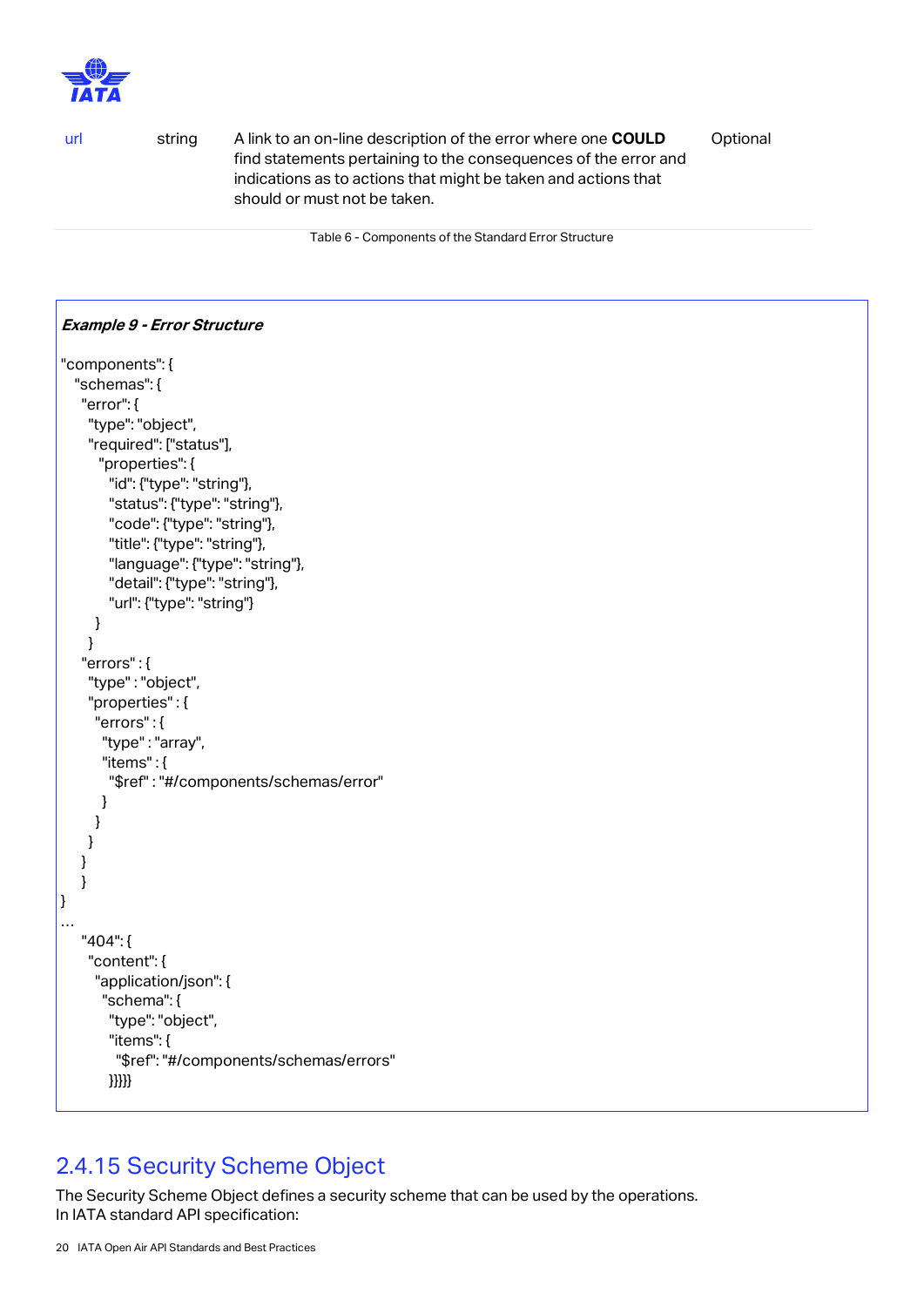

- 1. APIs **SHOULD** apply OAuth 2.0 as security mechanism.
- 2. APIs **SHOULD** apply OWASP best practices. Additional information can be found at www.owasp.org.

# <span id="page-20-0"></span>3. Appendix

# <span id="page-20-1"></span>3.1. Airline Value Chain

[Figure 5](#page-21-0) below shows a chain of primary activities and their process areas that a firm is operating in the airline industry performs in order to deliver a valuable [product](http://en.wikipedia.org/wiki/Product_(business)) or [service](http://en.wikipedia.org/wiki/Service_(economics)) to the [market.](http://en.wikipedia.org/wiki/Market_(economics))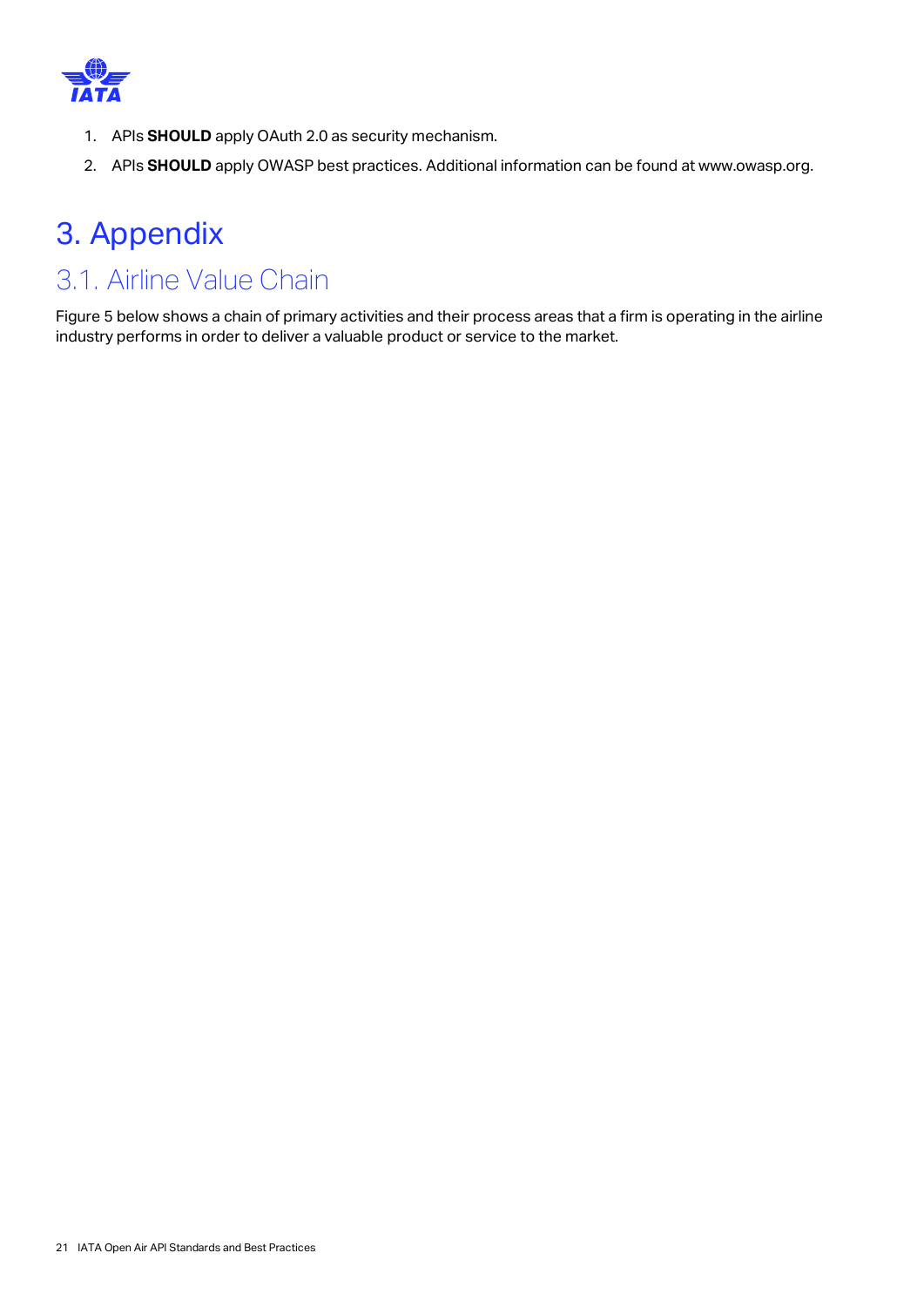

#### Airline Value Chain - Reference Model

07-Oct-2020





#### <span id="page-21-0"></span>**Customer Touch-Point Capabilities**

Business capabilities needed to deliver the core product to the customer. Organized by the lifecycle of product delivery.

#### **Operations**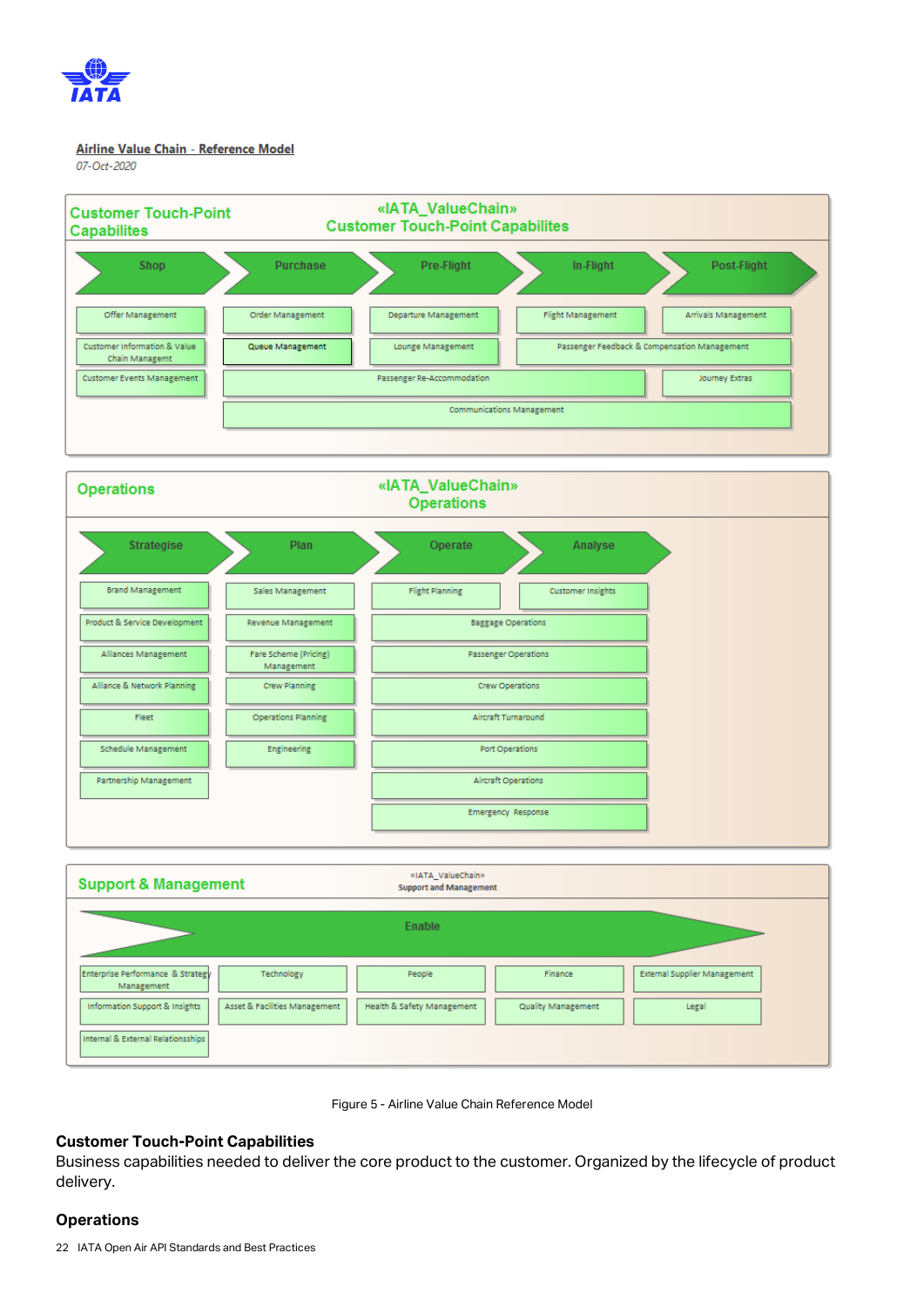

Business capabilities needed to enable the running of "passenger airline" business. Organized by typical business planning cycle.

#### **Support & Management**

Business capabilities needed to enable the running of "any" business.

### <span id="page-22-0"></span>3.1.1 Artifacts



### <span id="page-22-1"></span>3.1.2 Business capability Mapping

The provider should identify the relevant Business Support Capabilities of the API, and specify those capabilities in the Tag Object of the OAS specification. It helps the API consumers to better understand the business purpose and benefits of the API.

## <span id="page-22-2"></span>3.2. Versioning

This main purpose of this section is to describe the API versioning guideline and best practice. To cover the basic context, it also gives an overview of IATA release, deliverables in the release package and versioning guidelines of each artifact.

### <span id="page-22-3"></span>3.2.1 Release Overview

An IATA Release is the fact to package and publish IATA Standards deliverables at the planned schedule. For example, standard XML schemas generated from the AIDM; OpenAPI specification of standard APIs; export of complete AIDM model are grouped in one package, after ATSB adoption, etc.

The release number identifies each IATA Release. The format of release number is "IATAYYYY.S", with "YYYY" as the year and "S" as release sequence within the year. Example of release number: IATA2018.1 - the first Release in year 2018, called also 18.1.

Figure 6 [Release Overview](#page-23-4) describe the present and planned deliverables within an IATA release package, the version example of each deliverable, and where the versioning guideline for that deliverable is defined.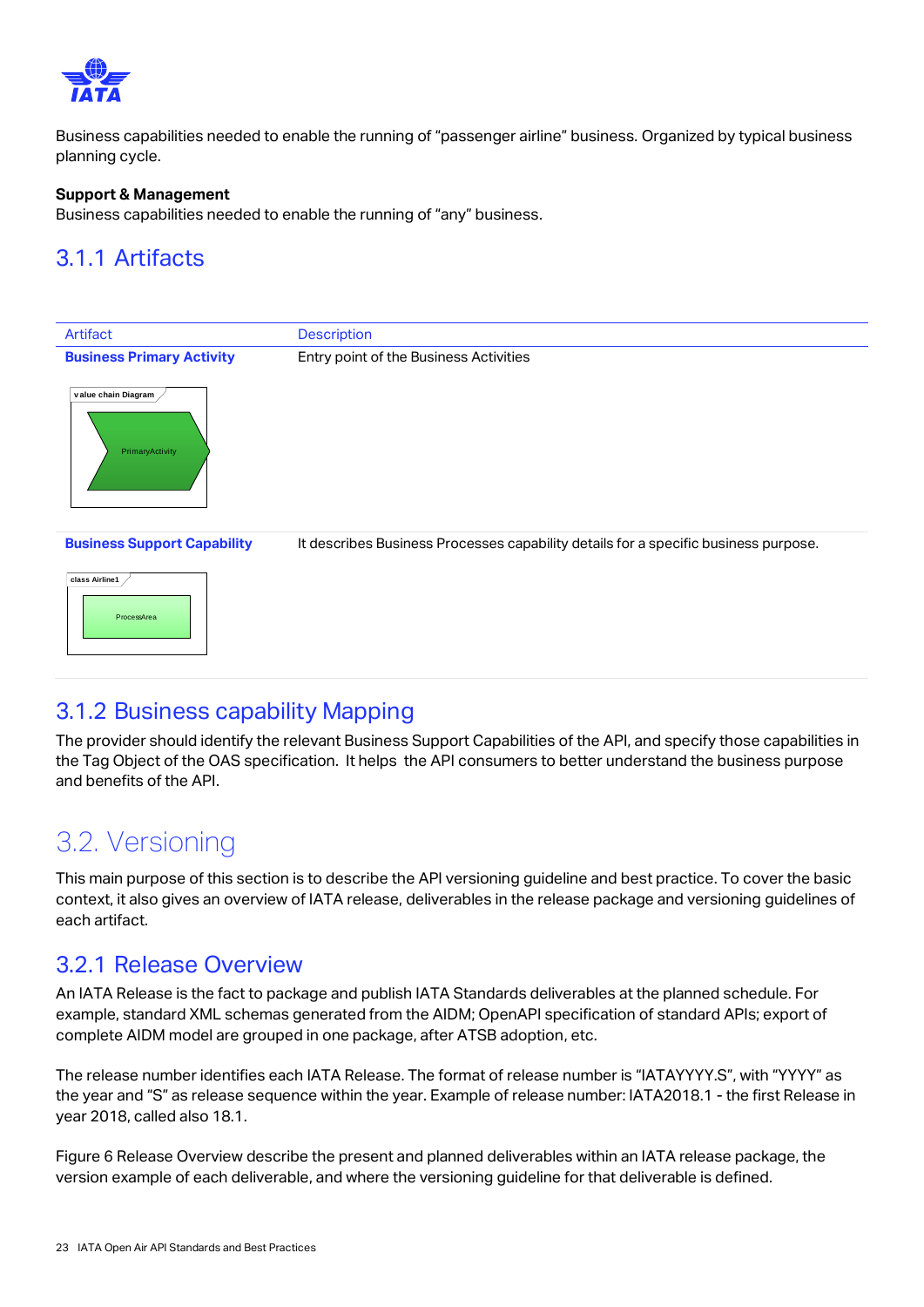



Figure 6 Release Overview

### <span id="page-23-4"></span><span id="page-23-0"></span>3.2.2 Release Deliverable Versioning

### <span id="page-23-1"></span>**3.2.2.1 AIDM entity (ABIE) version**

There is version property of ABIE (Aggregated Business Information Entity) in AIDM data model. The ABIE version property is not used as of today, and it is always set as 1.0 by default. Refer to "5.3 ABIE properties" in "AIDM Guidelines - I3 Info Logical Model v2.2.docx" as part of Ref 7 - [AIDM Guidelines.](#page-25-2)

Open Air group recommends to defining ABIE version in AIDM, to track the evolution of the entities.

#### <span id="page-23-2"></span>**3.2.2.2 XML Schema version**

Each standard XML schema has its own version defined. The guideline of XML schema versioning is defined in the section "11 Versioning and schema identification" of "IATA XML Best Practice Document ver1.6.1.doc" as part of Ref 7 - [AIDM Guidelines.](#page-25-2)

#### <span id="page-23-3"></span>**3.2.2.3 API versioning guideline**

Each Standard API **MUST** has its own version defined in the OAS spec, to track the evolution of the API.

The major version of API **MUST** be included in eithe[r Server.url](#page-7-2) field o[r Paths Object](#page-8-1) in the OAS spec. The major version **MUST** be consistent for all endpoints in one API spec.

The developer **SHOULD NOT** use different versions of same JSON schema in one API spec.

Table 7 - [API versioning](#page-24-2) describes the versioning guideline, focused on evolution of major and minor version (as defined in [Semantic Versioning 2.0.0\)](https://semver.org/) in the OAS spec. An API is Backwards Compatible when a client program written to consume the last version of that API will continue to work the same way against its current version.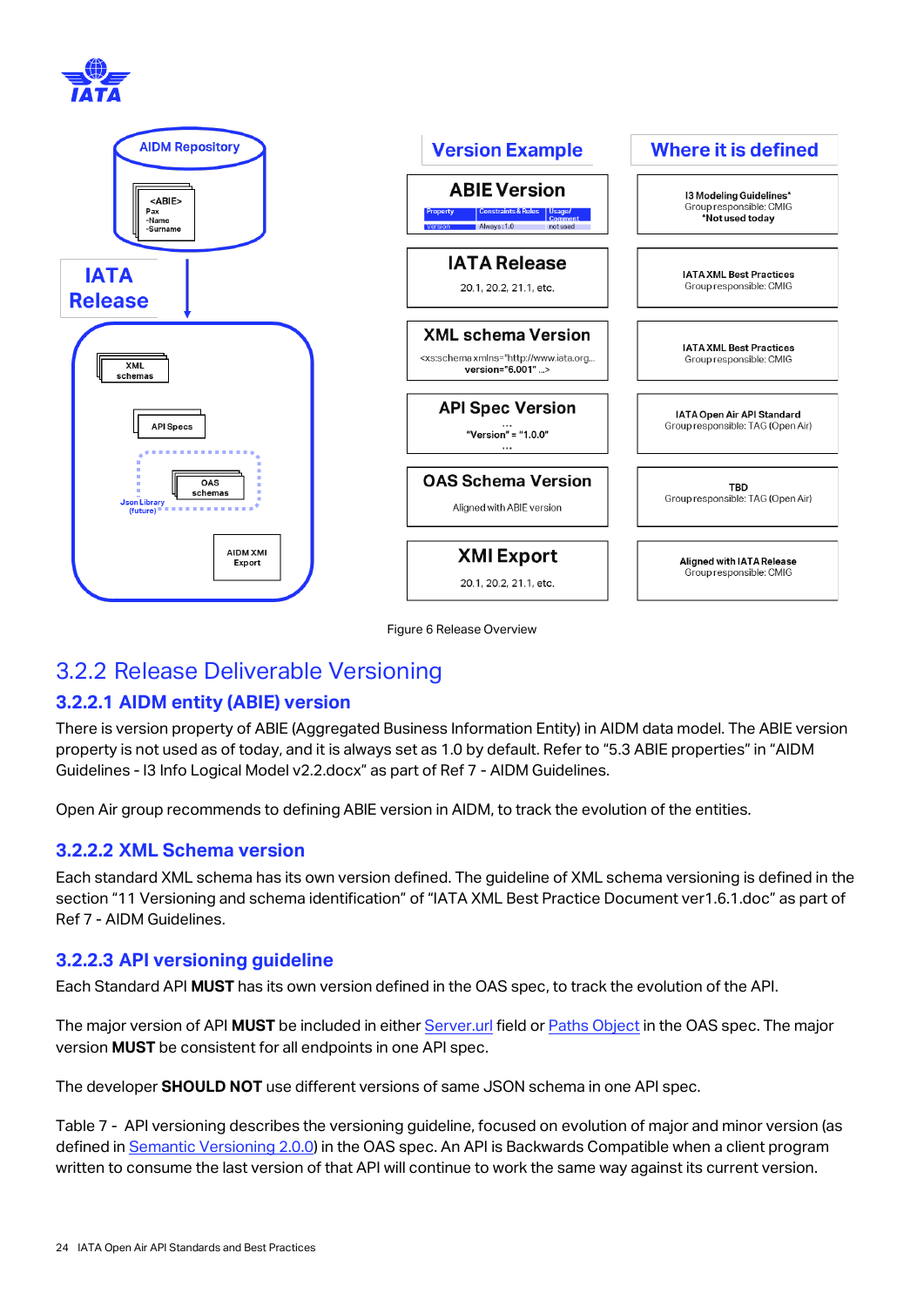

| <b>Changes in OAS</b><br>object | <b>Evolution</b>           | Info.version<br>$(M)$ ajor. $(m)$ inor. $(p)$ atch | <b>Major version in Paths</b><br><b>Object or Server.url</b> |
|---------------------------------|----------------------------|----------------------------------------------------|--------------------------------------------------------------|
| <b>Response body</b>            | <b>Backward Compatible</b> | $v M_{\cdot}$ [m+1].p                              | /vM                                                          |
|                                 | Non-Backward Compatible    | $v$ {M+1}.0                                        | $/v{M+1}$                                                    |
| <b>Path Parameter</b>           | <b>Backward Compatible</b> | $v M_{\text{m+1}}$                                 | /vM                                                          |
|                                 | Non-Backward Compatible    | $v(1+1)$ .0                                        | $/v{M+1}$                                                    |
| <b>Query parameter</b>          | <b>Backward Compatible</b> | $v M_{\text{m+1}}$                                 | /vM                                                          |
|                                 | Non-Backward Compatible    | $v{M+1}$ .0                                        | $/v{M+1}$                                                    |
| <b>Request Body</b>             | <b>Backward Compatible</b> | $v M_{\text{m+1}}$                                 | /vM                                                          |
|                                 | Non-Backward Compatible    | $v(1+1)$ .0                                        | $/v{M+1}$                                                    |

#### Table 7 - API versioning

#### <span id="page-24-2"></span>**Example 10 – Backward compatible API**

- 1. Add a path item, or response
- 2. Add a path parameter
- 3. Add an optional query parameter
- 4. Resource model changes
	- a) Adding an optional field
	- b) Changing Mandatory field to Optional field
	- c) Changing a field pattern in less restrictive way

#### **Example 11 – Non-backward compatible API**

- 1. Add a path parameter
- 2. Delete path, required parameters or operation
- 3. Rename parameter/path, which means adding a new one and deleting the old one at the same time
- 4. Add a constraint on a query parameter (like isRequired)
- 5. Resource model changes
	- a) Adding a mandatory field
	- b) Changing Optional field to Mandatory field
	- c) Changing a field pattern in more restrictive way

#### <span id="page-24-0"></span>**3.2.2.4 XMI Export**

The version XMI export of the complete AIDM model is aligned with the IATA release number.

#### <span id="page-24-1"></span>**3.2.2.5 OAS Schema version**

Open Air group propose to transform the standard entities from AIDM integrated data model and generate the entities in [Schema Object](#page-11-0) format as defined in Ref 1 - [Open API 3.0 Specification.](#page-25-3) Schema object of OpenAPI 3.0 is an extended subset of JSON Schema Specification Wright Draft 00.

Open Air JSON common library, which includes all the OAS schema objects generated from AIDM, plans to be published in the future IATA release. The library will be open for the industry to reuse during in API design phase and possibly in the development phase as well, for the purpose of standardization to achieve Open Air certification, or just for API provider to build the proprietary APIs.